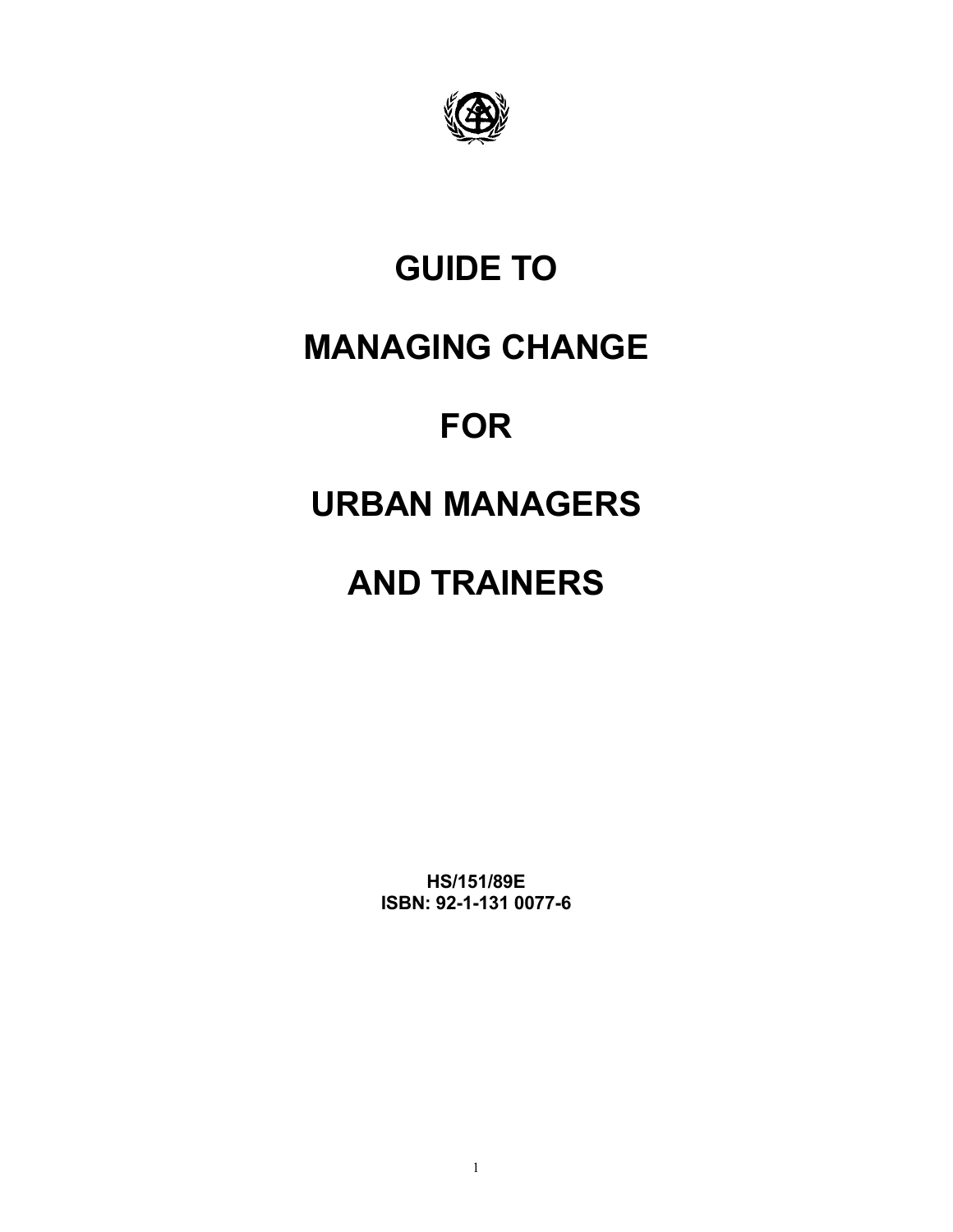# **FOREWORD**

Effective urban management is needed all over the world, but scarcity of resources and a rapid rate of urban growth make this need most pressing in developing countries. Rapid change and the necessity of "doing more with less" require especially competent urban managers. To assist member countries in responding to this challenge, the United Nations Centre for Human Settlements (Habitat) has been offering, during the past decade, a variety of training programmes directed at closing the principal skill gaps and at promoting new approaches, methods and techniques.

Subjects covered by these programmes, usually implemented jointly with national training institutions and with assistance of agencies such as Economic Development Institute (EDI) of the World Bank or the United States Agency for International Development (USAID), can be divided into two main groups: (a) specific techniques and methods in areas such as urban local government revenue generation, budgeting, expenditure control or project preparation; and (b) general management and organizational development skills needed by urban managers. Strengthening of training in both areas is urgently needed, but the lack of training materials seems to be particularly pressing in the second - general management and organizational development for urban managers. This publication is an attempt to fill this gap.

The Guide to Managing Change for Managers and Trainers have been developed by Dr. Fred Fisher, Director, International Development Institute for Organization and Management (IDIOM), in collaboration with the training staff of the United Nations Centre for Human Settlements (Habitat). Dr. Fisher has had many years of experience as a city manager, training executive, management adviser and university professor. The Guide has been tested during training courses in Africa and Asia directed by Dr. Fisher for UNCHS (Habitat) in collaboration with USAID and EDI.

Dr. Arcot Ramachandran Under-Secretary-General Executive Director United Nations Centre for Human Settlements (Habitat)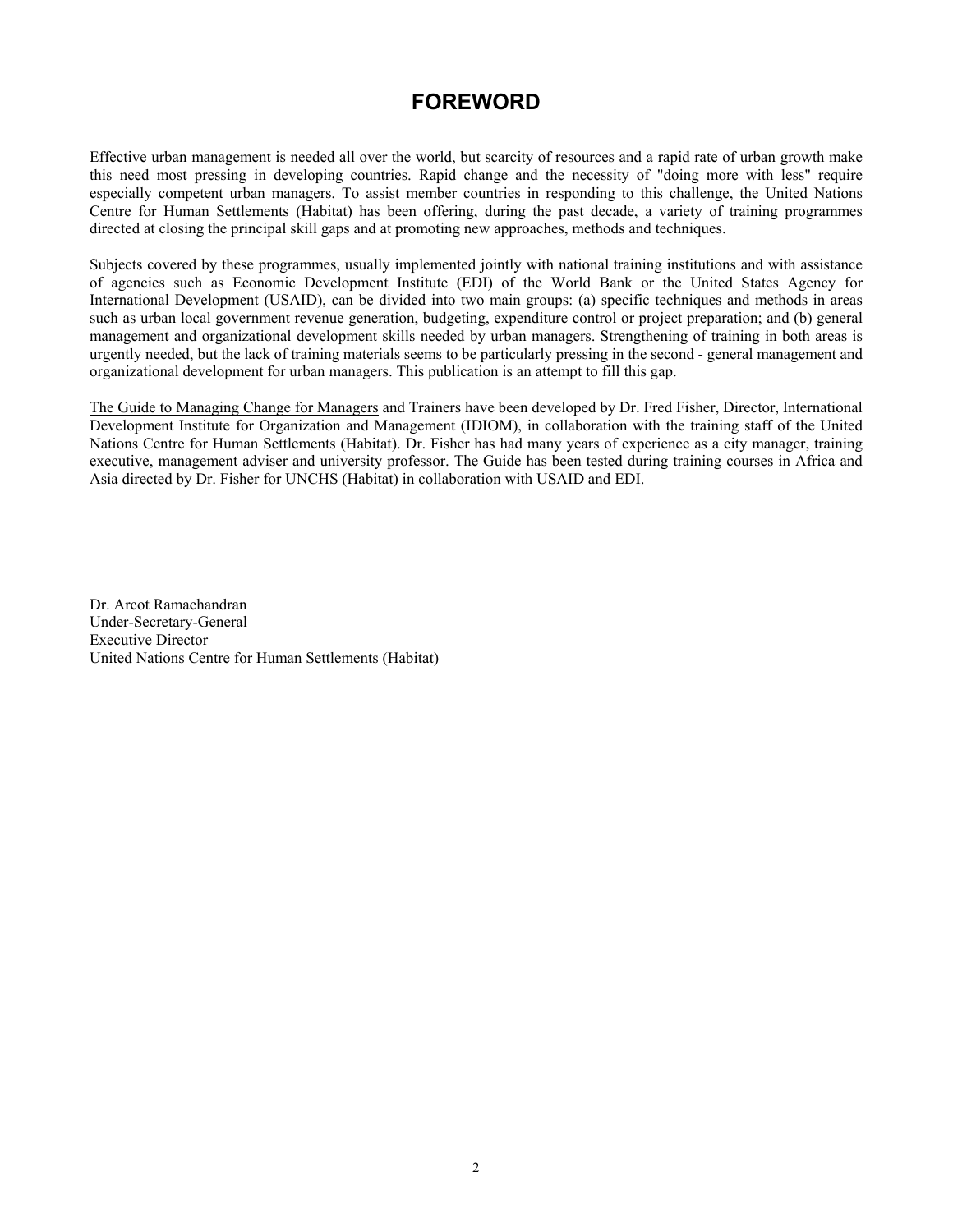# **TABLE OF CONTENTS**

|                                                          | Page           |
|----------------------------------------------------------|----------------|
| Introduction                                             | $\overline{4}$ |
| <b>PART I</b>                                            | 6              |
| Initiating the learning experience                       | 6              |
| The urban management challenge                           | $8\,$          |
| Organization change                                      | 10             |
| Personal and organizational effectiveness                | 14             |
| <b>ACTION RESEARCH AND PLANNING</b>                      | 16             |
| Building a problem-solving relationship                  | 22             |
| Problem identification                                   | 27             |
| Analysing the problem                                    | 31             |
| Planning a course of action                              | 37             |
| Experimentation and redesign, implementation, evaluation | 46             |
| Group effectiveness                                      | 49             |
| <b>PART II</b>                                           | 51             |
| The urban manager: evolving roles                        | 51             |
| Strategic planning                                       | 62             |
| Culture and management                                   | 78             |
| Power, influence and personal empowerment                | 88             |
| Managing change: the leadership dimension                | 96             |
| Part III                                                 | 104            |
| Planning re-entry                                        | 104            |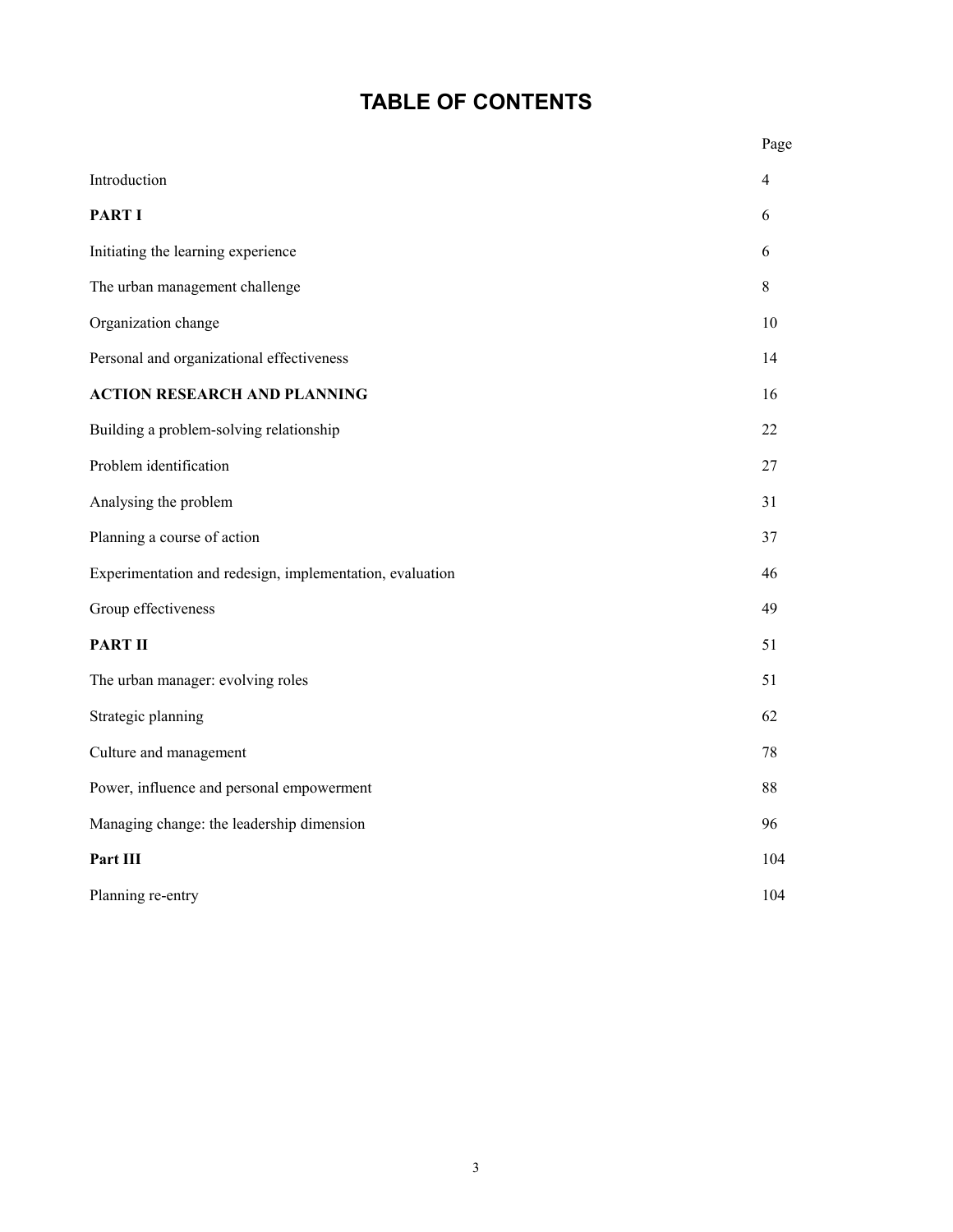# **INTRODUCTION**

This *Guide for Managing Change,* as you can see from the cover, is directed to two distinct audiences, urban managers and trainers. No, it's not a mistake. We believe both of these professionals can benefit from reading and using this Guide. It is designed and written to help others learn about the management process and to develop skills in applying the overall strategy and individual tactics to problems and opportunities in organization and community settings. Given these objectives, the Guide is a valuable addition to tool kits of both local government managers and trainers.

Since the use of this Guide by trainers is more obvious than its use by managers, let's look first at how it might be used by managers. Senior managers are in a key position to help their subordinate management staff members learn through doing. When middle managers and supervisors are allowed to carry out their roles and responsibilities without the benefit of systematic learning about what they are doing, how they are doing it, and the consequences of their actions, they are denied the opportunity to experience personal and professional growth - and to contribute more effectively to the goals and objectives of the organization. "But", you ask, "how can this Guide help me, as a local government manager, carry out a training role in my organization?"

First, you and your management team can use the Guide as a resource for learning more about the management process, more specifically, how you can manage the change process within your own organization. This can be as simple as convening a weekly staff meeting where you conduct a guided discussion about the various steps in the change process as outlined in the Guide.

From my own perspective of someone who has been both a local government manager and trainer, this discussion approach is a bit too passive. More interesting and productive is the use of the Guide to engage in team building, problem solving, project planning or organizational development opportunities. Many of the learning events in the Guide are designed to help managers carry out these kinds of staff activities.

If you haven't incorporated staff training and development into your role as a local government manager, you may find the idea of doing this a bit daunting. Or, you may feel you have not been doing something you should be doing. Not to worry. Many managers, in the past, have not seen staff training, or human resource development, as a direct senior management responsibility. The attitude toward the role of learning facilitator for the manager is changing rapidly. With momentous chance such a given in most organizations and their working environments, we can hardly ignore the need for continuous learning on the job. More importantly, most organizations have such a dearth of middle and supervisory management capacity that responsible senior managers must consider ways to grow their own management talent, in-house and on-thejob.

As for becoming a competent learning facilitator (or someone who helps some one else learn largely through their own initiative and effort), it has been my experience that the competent manager can become a competent trainer, if they aren't already. Furthermore, the Guide is designed to make the learning facilitation task as easy as possible. We will come back to how to use the Guide in a moment but now, let me say a word or two about the trainers who are contemplating the use of this Guide for Managing Change.

The Guide offers opportunities for management trainers to operate in a variety of different modes. While the materials in this workbook can be used in a more traditional classroom mode, you will discover they are really more action oriented than the usual management text. While it includes the usual concepts and strategies that define the management process, there are many exercises (what we call experiential designs) to help the trainer and trainees (or manager and management team) apply these concepts and strategies to real problems and work situations. There are also training notes that suggest different ways for the learning facilitator to use the materials, either in the classroom or on the job.

As a trainer, I have used the learning designs in this Guide in a variety of ways. For example, I have conducted two-week residential workshops for senior managers who were each asked to bring a problem statement and data about the problem with them to the workshop. These problem statements, when applied to the problem diagnosis-solving cycle of events outlined in the Guide, became case studies from which everyone learned, including me! I've also used the concepts and strategies in the Guide to: help managers take a structured look at their organization and how it is operating; engage in management team building (resulting in better working relationships among key officers); and help management teams carry out action planning for new projects.

These kinds of training interventions are both exciting and productive because they engage the learners in a process, which is reality based and the fruits of the learning immediately evident - and usable.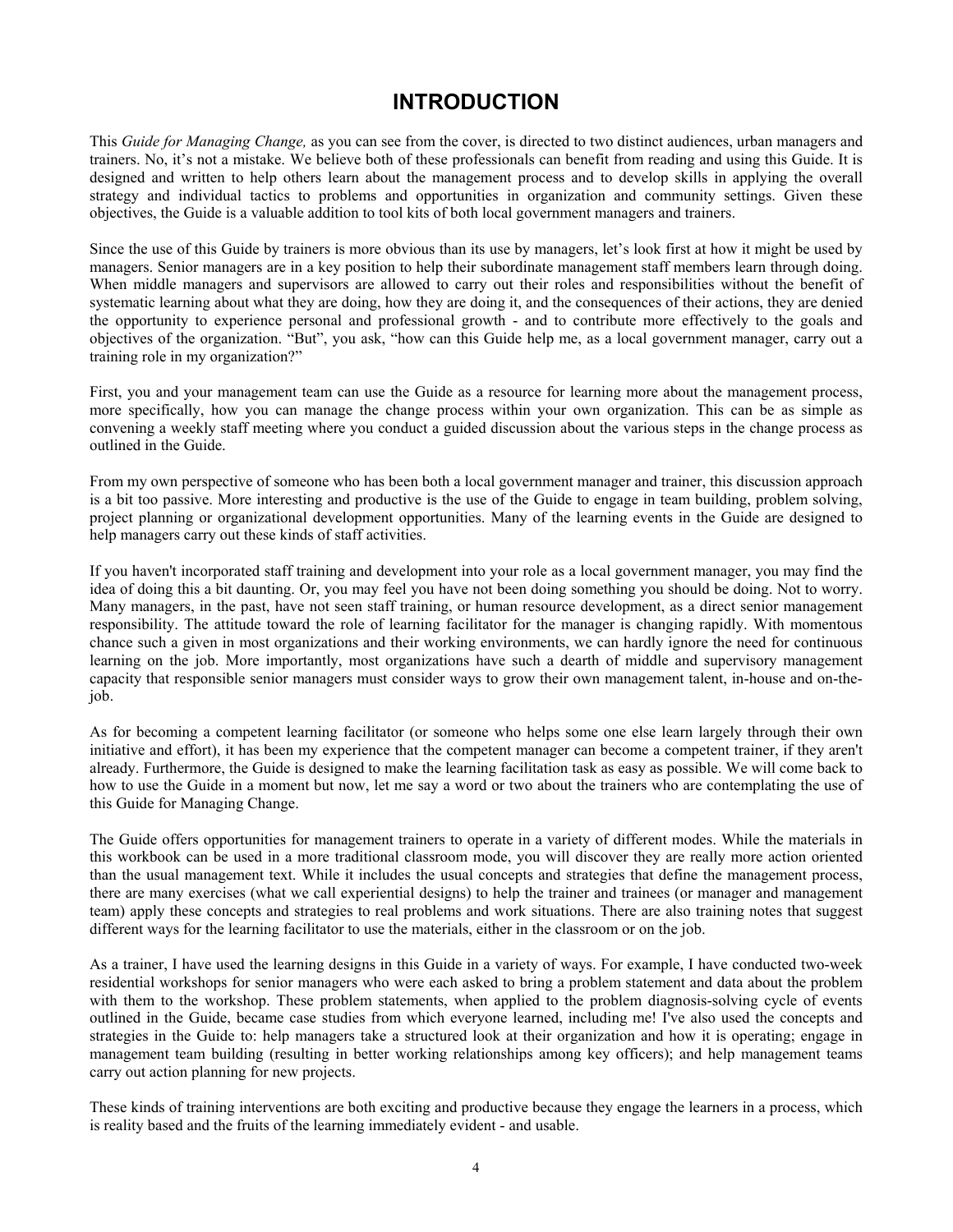To reiterate these opening remarks, the Guide is designed to meet the needs of both local government managers and trainers who work with local governments. They include concepts and strategies about the managing change process, a variety of exercises and experiential ideas on how to apply the conceptual materials to the experiences of the trainees and their work environment, and trainer notes on how to plan, implement and manage the various training events.

Before looking at some underlying assumptions and values about the learning process and training, as a management strategy, let me reassure both the urban manager and trainer that this kind of training rarely fails. While the training may be conducted at varying degrees of competence (meaning some learning facilitators are better than others and some groups of training participants are more committed and active than others), it is reassuring to know that this kind of action oriented, client centered, performance based training is almost always successful.

## *Some underlying assumptions and values*

The training materials in this Guide are based on certain assumptions and values held by the author. Some are based on conventional wisdom about how organizations operate, managers manage and learners learn. Others are, perhaps, less common to the reader's understanding of these processes, or experiences with them.

Let's look briefly at some of these underlying assumptions and values.

- (a) The most effective learning experience involves theory, practice and the opportunity to relate the theory and practice to the participant's own work setting experiences. The concepts and theories are either preceded or followed by opportunities to test or reflect upon them in some structured way, based upon the participants' own management and organizational experiences.
- (b) The effectiveness of the training experience is optimised when the trainer can combine knowledge enhancement, skill building attitudinal change and help the trainee emerge from the training with a "product." The product can be an action plan to be taken home for implementation or a problem solved, in one way or another, using the knowledge and skills gained in the workshop.
- (c) The learning experience is not successful if it fails to tap the knowledge and experiences of those involved in the training. This means the trainer must plan time for considerable interaction among the training participants. Most trainers programme too many activities or information for dissemination into too short a period of time. The trainer should leave enough time in the design for the participants to share ideas and experiences as well as time to reflect upon them.
- (d) Adult learners not only need time to reflect upon their experiences but stimulation to do so. The trainer's role is to create opportunities and stimulants for reflection. You will note as you use these materials that they include a number of questionnaires (instruments) to help the participant look at his or her own experience within the work setting (organization) in a systematic way.
- (e) If you do not like the way the materials are designed, you should feel free to change them. In fact, you should feel an obligation to change any training design so it will work for you and your participants.
- (f) The effective trainer is someone who can work with a minimum of training techniques, trusting that the participants will take responsibility for their own learning.
- (g) The bottom line in management training is behavioural change. Some trainers get nervous about this assertion but think about it for a moment. If the workshop participant (manager) does not behave differently when he or she gets back on the job, the training experience and investment have been wasted.

## *Action research and management*

The training materials that follow are organized into two broad categories. The first is "Action research and planning" - a systematic process designed to help the participants sharpen their decision making and problem-solving skills. Most managers are not as proficient as they could be in making decisions and solving problems. The Action Research and Planning sessions are designed to address deficiencies in managerial skills and performance. They are covered in **Part I** of the Guide.

The second category of topics is much broader, more eclectic and less systematic as presented. They are designed to help the individual participant reflect upon his or her own experiences as a manager and to increase their understanding and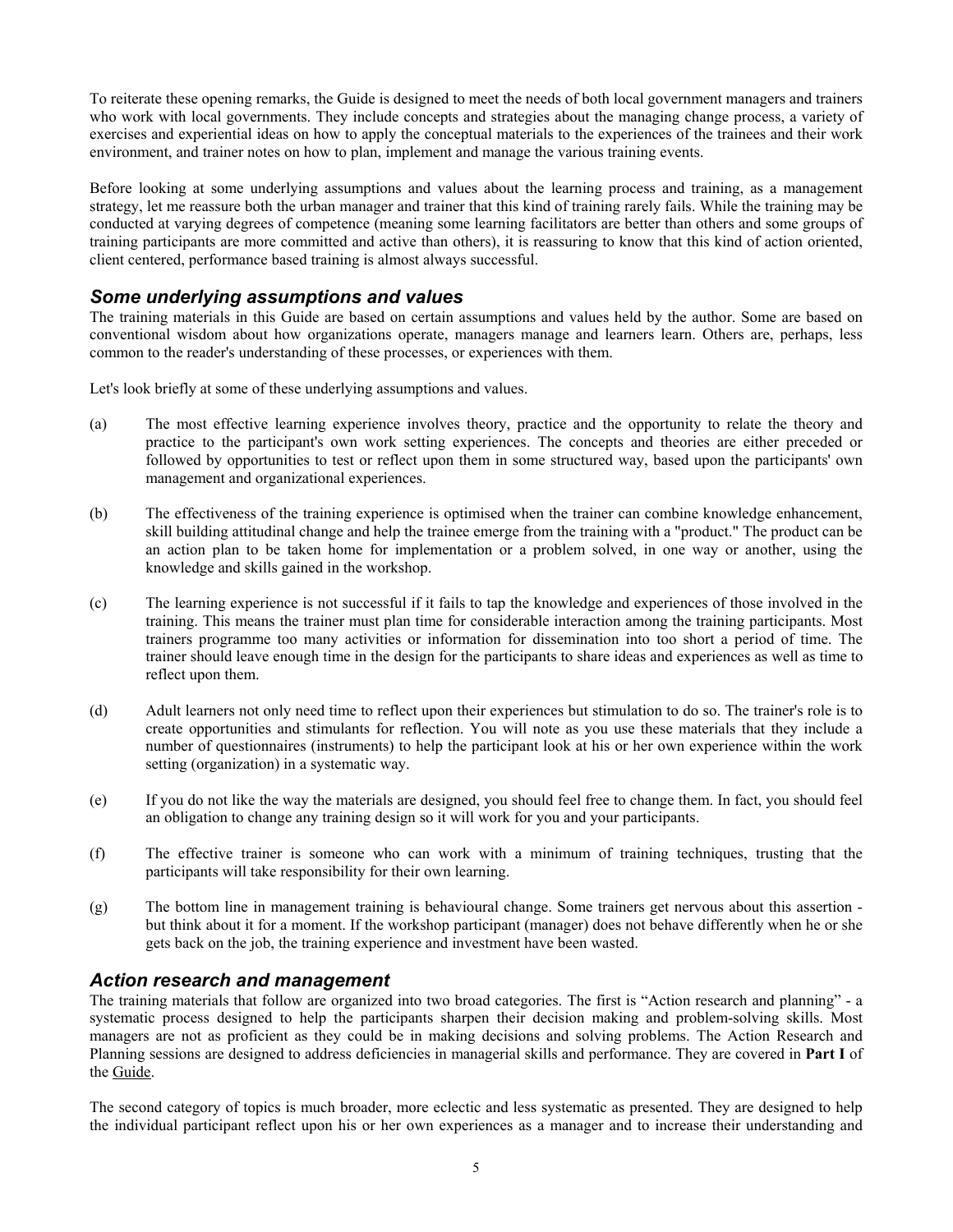appreciation of the complexity of contemporary organizations. These training materials are included in **Part II** of the Guide. **Part III** is short. It includes only one learning event, *Planning Reentry.* This module is designed to help bridge the gap between the learning experiences this Guide provides and the task of going back into the organization and picking up the reins of responsibility.

These two broad categories ("Action research and planning" and reflective topics) provide a juxtaposition of practical skillbuilding sessions and more reflective, philosophical, conceptual matters that engulf the work setting. By playing one off against the other, it is possible to enhance the quality of the learning experience.

In each of the sessions, it is also important for the trainer to focus attention on the individual and group work habits of the participants. If the training participants are being unproductive, disruptive, or engaged in other types of non-learning behaviour, it is important to help them understand their behaviour. More often than not, such behaviour mirrors their own work styles. By ignoring such behaviour, we tend to give it legitimacy, thus reinforcing it. Management courses should provide opportunities to increase individual awareness of page unproductive behaviour and explore alternative approaches to becoming more effective as a manager and organizational team member.

Individual and small group work sessions provide opportunities to highlight various attitudes and behaviours that reflect the reality of the work place environment. The trainer's challenge is to help the participants recognise these attitudes and behaviours and devise alternatives to overcome the negative ones and reinforce those that are positive.

#### *Having options as a measure of success*

It has been said that effective management is having options. Without options, it is doubtful whether the manager, in fact, can manage. He or she may, under those circumstances, react only to the inevitable.

Effectiveness in training is also dependent upon having options, particularly if we believe training or human resource development, is a serious venture in the processes of nation and organizational capacity building.

*The Guide To Managing Change For Urban Managers and Trainers* is designed to help managers and trainers become more proficient in creating their own options and, therefore, becoming more effective and competent in performing their individual roles. To illustrate this point, we would encourage those who use this Guide to think about the many options that are available to use these materials, both in the classroom and on-the-job. While there are options suggested in each of the training modules that follow, they only scratch the surface of what is possible. Having options is the sign of a competent manager. The same is true of those who help others learn.

## *A final author's note*

The *Trainer's Notes,* preceding the *Concepts and Strategies* for each training session, have been written from my own personal experience. While some would argue that writing in the first person is unprofessional, I believe it is important to share some of my own experiences in using these materials over the years. Such personalization, I hope, will also send the signal that training is an individual effort and not subject to routinization. Each trainer needs to alter the materials and design to meet their own needs as well as those of the training participants.

# **PART I**

# **INITIATING THE LEARNING EXPERIENCE**

The man who has ceased to learn ought not to be allowed to wander around loose in these dangerous days M.M. COADY

### *Trainer's notes*

Topic: Expectations exercise Time required: 1 - 2 hours, depending upon number of participants

Most training sessions of more than three or four days can benefit from an initial exercise (after the opening session) to bring out the participants' expectations about the forthcoming training.

While this small group exercise on course expectations makes some people nervous, experience with it has been positive. The biggest problem can be the amount of time it takes. This one has been designed to be less time-consuming by using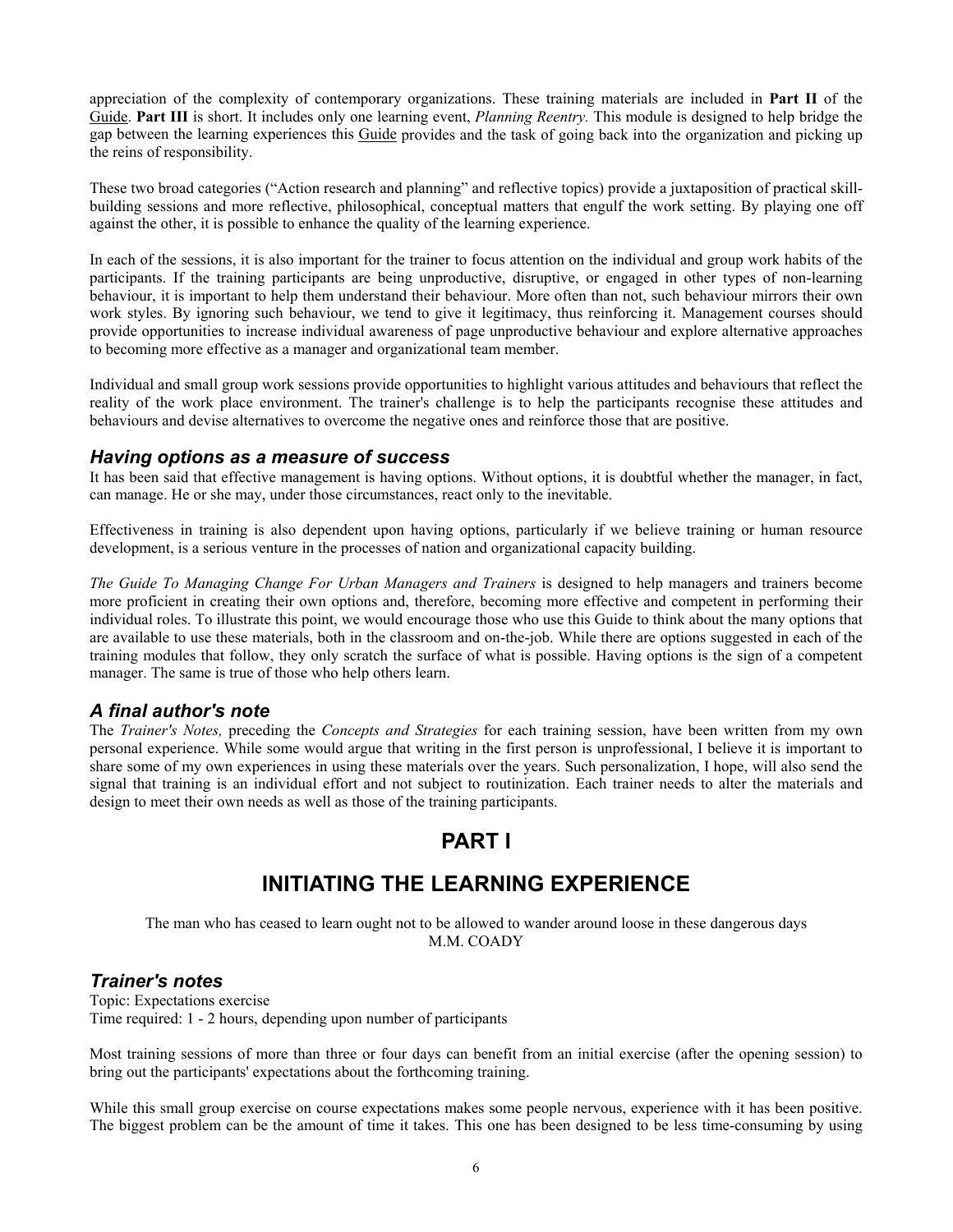smaller groups that combine their expectations and report them as a small group. It begins the self-reflection process, prompting such questions as 'What is important for me to learn during this programme?" It also gives the trainer information for evaluating progress as the course proceeds.

In spite of its potential usefulness, if you do not feel comfortable using such an exercise, don't. However, it is often valuable to take some risks, to experiment. When I used this expectation exercise with a management team many years ago, it turned into a lengthy series of monologues about each member and his or her background. I was anxious when the discussion went far beyond the time allotted to it. When an attempt was made to hurry the participants along, they were very harsh with me. As it turned out, this management team had worked closely together but never really knew each other as persons. It was an opportunity they did not want to forfeit. As the team-building workshop progressed, it became clear that the time was well spent. Sometimes the group has to be trusted to say what is important and valuable to it - and the trainer needs to be responsive to their needs.

#### *Tasks*

- 1. Brief the total group on the exercise and ask each participant to spend 5-10 minutes responding to the statement "This management course will be a success for me personally if …."
- 2. As stated in the work sheet, groups of four to six should join together to discuss their individual responses and to put together a summary to report to the total group. Twenty minutes should be adequate but monitor the groups and time the session accordingly.
- 3. Bring the small groups together and have each group make a short presentation. As they progress from the first report, to the second, etc., group representatives should not repeat what has already been said by previous groups. This is a good time to start modelling effective group behaviour! Effective group behaviour includes putting a value on time as a scarce resource and how it can be used effectively.
- 4. Bring the session to a close by summarising what you see as key expectations and how the course is designed, or can be altered, to meet these expectations. If some expectations are clearly outside the realm of possibility, this is the time to say so. Many years ago at an executive course one person came to the course with only one goal in mind, to learn about zero based budgeting (ZBB)! ZBB was not on the agenda and no one else wanted it added as a topic for discussion. Luckily, it proved possible to locate a book on the subject and loan it to him. The trainer arranged to meet with him at a mutually convenient time to discuss the approach.

## *Exercise*

Take a few moments and complete the following statement. This management course will be a success for me personally if:

 $\_$  , and the state of the state of the state of the state of the state of the state of the state of the state of the state of the state of the state of the state of the state of the state of the state of the state of the

 $\_$  , and the state of the state of the state of the state of the state of the state of the state of the state of the state of the state of the state of the state of the state of the state of the state of the state of the

When you have finished writing, join three to five others who are also finished and share with each other your criteria for a successful course. Be prepared, as a group, to summarise the most important criteria for making this time together productive and professionally rewarding. (Use the following space to summarise your small group's discussion).

 $\_$  , and the state of the state of the state of the state of the state of the state of the state of the state of the state of the state of the state of the state of the state of the state of the state of the state of the

 $\_$  , and the state of the state of the state of the state of the state of the state of the state of the state of the state of the state of the state of the state of the state of the state of the state of the state of the

 $\_$  , and the state of the state of the state of the state of the state of the state of the state of the state of the state of the state of the state of the state of the state of the state of the state of the state of the

 $\_$  , and the state of the state of the state of the state of the state of the state of the state of the state of the state of the state of the state of the state of the state of the state of the state of the state of the

Record in the following space the most important criteria to be applied to this course if it is to be successful in meeting the learning needs of you and your colleagues (based upon small group and plenary discussions).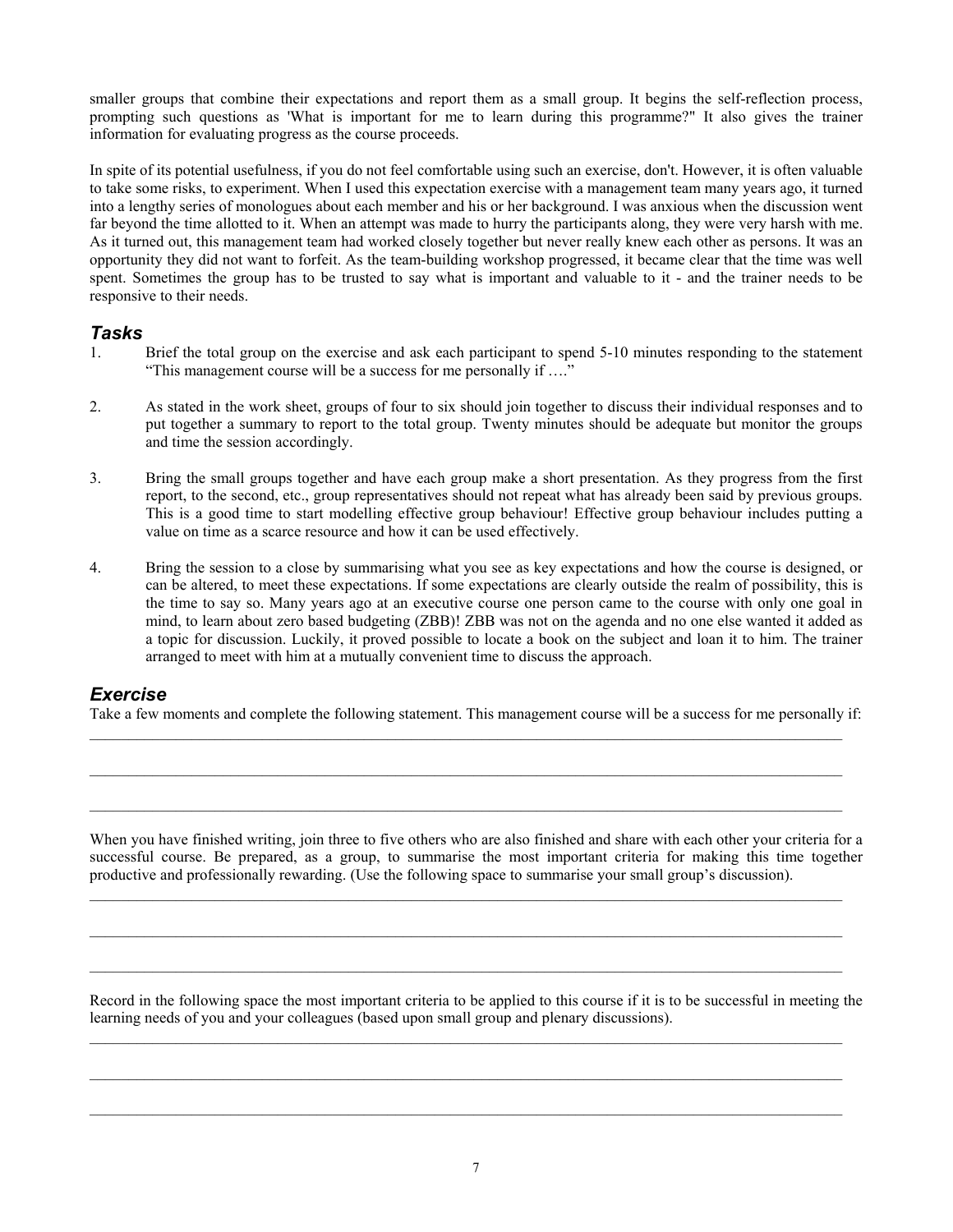# **THE URBAN MANAGEMENT CHALLENGE**

The secret of managing is to keep the guys who hate you away from the guys who are un-decided Casey Stengel

## *Trainer's notes*

Topic: The urban management challenge Time required: approximately  $1<sup>1</sup>/2$  hours

The overall purpose of this session is to help the participants think about: (a) what it means to be effective either as a manager or an organization designed to serve specific audiences; and (b) the various factors that contribute to individual and organizational effectiveness. It is also a good icebreaker to help get participants into an experiential, interactive learning mode. (This exercise was designed to be used within an urban management course. If the participants you are working with represent a different work setting, change the exercise accordingly).

## *Tasks*

- 1. Brief the total group on the rationale for the session and the tasks they are to perform.
- 2. Break total group into four smaller working groups of similar size. Two groups are to address the individual dimension of urban management and two groups the organizational dimension. All four groups will be requested to carry out two specific tasks:
	- (a) To define "effectiveness" from either an individual or organizational perspective;
	- (b) To list those factors they believe contribute to individual or organizational effectiveness.
- 3. Give each group newsprint and markers; they should have 30 minutes to complete the two tasks.
- 4. At the end of the 30 minutes bring the four groups together to report their results. Each group will have approximately 10 minutes to make their presentations when they return to the plenary discussion.

The trainer should ask each group to comment briefly on how they worked together as a team. How did they decide to address each task? Were they frustrated by the tasks and the way they worked together? If they had to do it again, would they address the tasks differently?

Compare, to the extent possible, the responses of the two groups working on the same tasks and the differences and similarities in respect to individual and organizational effectiveness.

Training outcomes should include:

- a. A greater awareness of what is meant by "effectiveness"
- b. What contributes to individual and organizational effectiveness
- c. Whether or not the total group sees these two approaches to effectiveness as being fundamentally different or the same
- d. Some discussion of the consequences of the exercise regarding their work together during the workshop (the "so what" factor).

## *Exercise Topic: The Urban Management Challenge – Part I*

#### **Task assignment - Groups 1 and 2**

Your group has two tasks to perform within the next 30 minutes.

Task 1: Agree on a definition of "Managerial Effectiveness" as it would apply to an urban situation.

Task 2: List those factors your group believes contribute to the manager's effectiveness.

Your group is free to use whatever method you believe will be effective in accomplishing the two tasks stated above.

#### **Task assignment - Groups 3 and 4**

Your group has two tasks to perform within the next 30 minutes.

Task 1: Agree on a definition of "Organizational Effectiveness" as it would apply to an urban situation.

Task 2: List those factors your group believes contribute to the organization's effectiveness.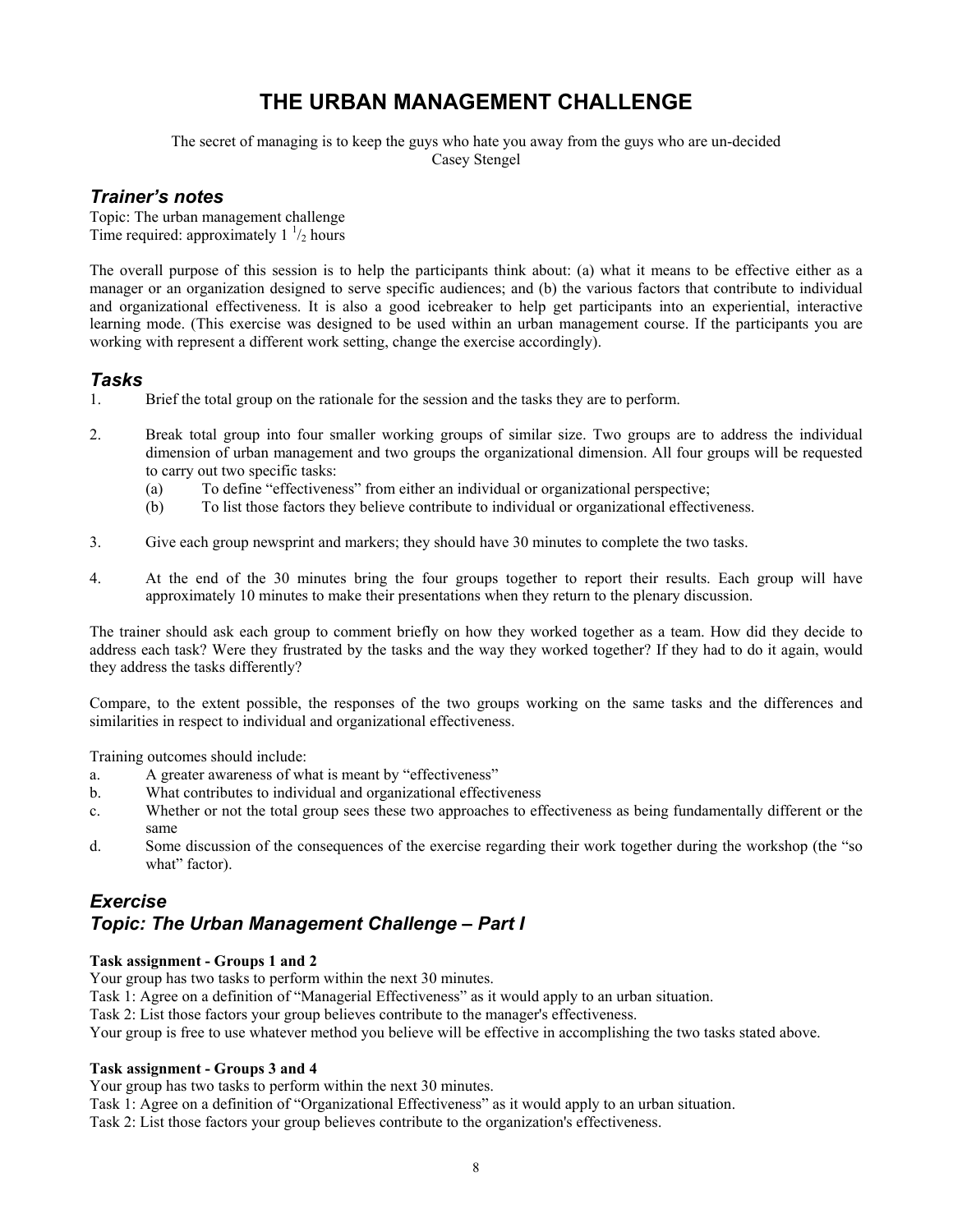Your group is free to use whatever method you believe will be effective in accomplishing the two tasks stated above.

 $\_$  , and the state of the state of the state of the state of the state of the state of the state of the state of the state of the state of the state of the state of the state of the state of the state of the state of the

 $\_$  , and the state of the state of the state of the state of the state of the state of the state of the state of the state of the state of the state of the state of the state of the state of the state of the state of the

 $\_$  , and the state of the state of the state of the state of the state of the state of the state of the state of the state of the state of the state of the state of the state of the state of the state of the state of the

 $\_$  , and the state of the state of the state of the state of the state of the state of the state of the state of the state of the state of the state of the state of the state of the state of the state of the state of the

 $\_$  , and the state of the state of the state of the state of the state of the state of the state of the state of the state of the state of the state of the state of the state of the state of the state of the state of the

 $\_$  , and the state of the state of the state of the state of the state of the state of the state of the state of the state of the state of the state of the state of the state of the state of the state of the state of the

 $\_$  , and the state of the state of the state of the state of the state of the state of the state of the state of the state of the state of the state of the state of the state of the state of the state of the state of the

 $\_$  , and the state of the state of the state of the state of the state of the state of the state of the state of the state of the state of the state of the state of the state of the state of the state of the state of the

## *Exercise Topic: The Urban Management Challenge – Part II*

Summarize, briefly, each group's definition of effectiveness.

Group 1: Managerial effectiveness

Group 2: Managerial effectiveness

Group 3: Organizational effectiveness

Group4: Organizational effectiveness

## *Exercise Topic: The Urban Management Challenge – Part III*

Summarize each group's list of factors, which they believe contribute to "Managerial Effectiveness".

| <b>Group 1</b> | Group 2 |  |  |  |  |
|----------------|---------|--|--|--|--|
|                |         |  |  |  |  |
|                |         |  |  |  |  |
|                |         |  |  |  |  |
|                |         |  |  |  |  |
|                |         |  |  |  |  |
|                |         |  |  |  |  |

Summarize each group's list of factors, which they believe contribute to "Organizational Effectiveness".

| Group 3 | Group 4 |  |  |  |  |
|---------|---------|--|--|--|--|
|         |         |  |  |  |  |
|         |         |  |  |  |  |
|         |         |  |  |  |  |
|         |         |  |  |  |  |
|         |         |  |  |  |  |
|         |         |  |  |  |  |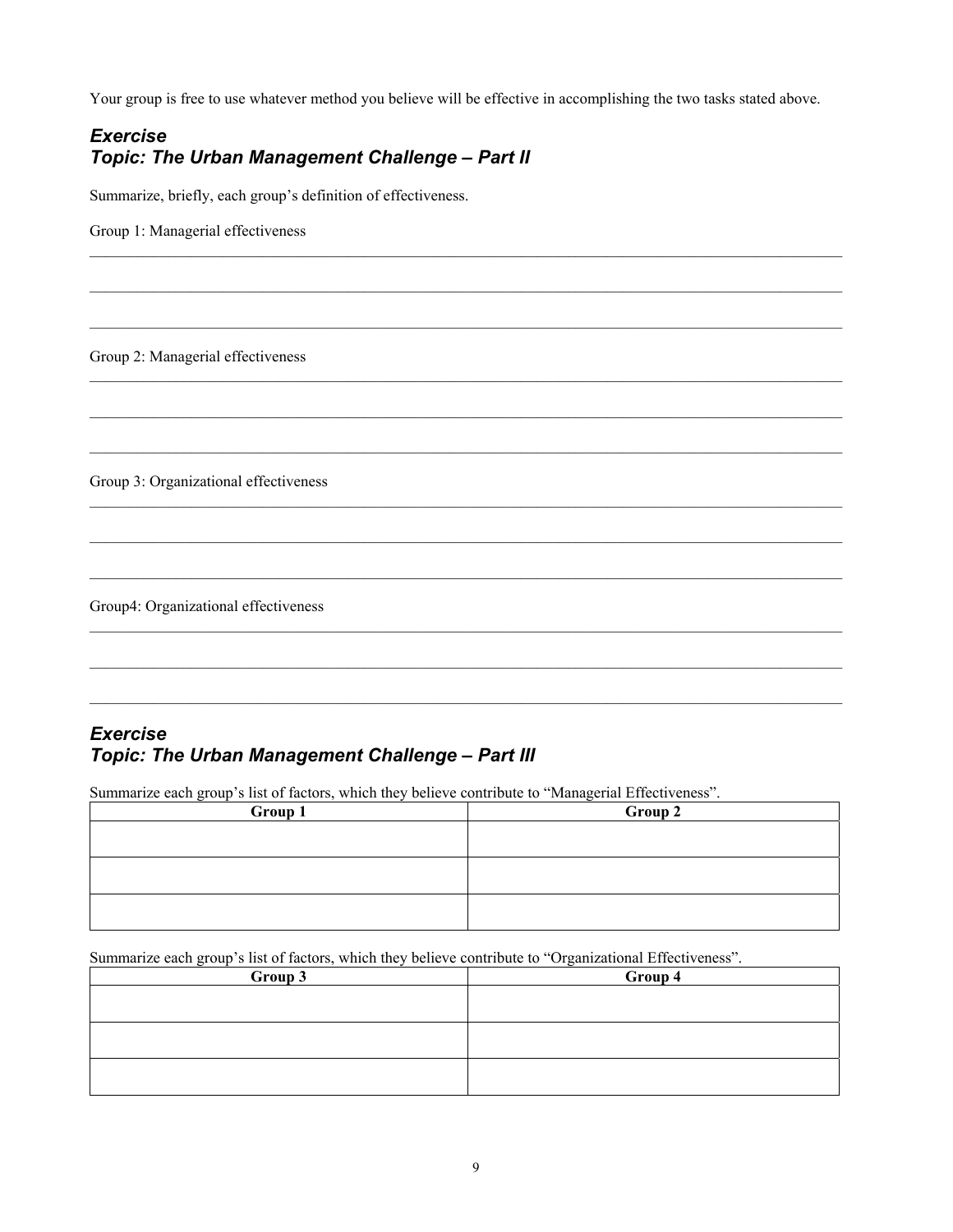# **ORGANIZATIONAL CHANGE: CONCEPTS AND STRATEGIES**

There are only two choices in life: to accept things as they are or to take responsibility for changing them

## *Trainer's notes*

Topic: Organizational change Time required: approximately 1 hour

The following materials entitled, "Organizational Change: Concepts and Strategies", are designed to provide a theoretical basis for the follow-up sessions on action research and planning. It is suggested that you prepare a short 20-30 minute lecture based on the concepts and strategies outlined in the article and follow this by a general discussion. During the discussion, encourage the participants to talk about their own experiences in trying to bring about changes in their organizations. The more specific they can be, the more meaningful the discussion will be. Ask questions such as:

- Why was it so difficult to bring about the change?
- Was the change organization wide or confined to one department or project?
- What could have been done differently to have increased the effectiveness of the change?

## *Concepts and Strategies*

The idea that organizations can "plan and manage change" has been a management theory and practice for many years. Management literature is infused with expressions like planned change, managing change, organizational change, change agents and, more recently, change masters. They are attempts to categorize and make available in usable forms a collection of theories, principles and practices about change and how it can be more effectively harnessed to serve the needs of organizations and their clients. The basic underlying assumption which fuels all the rhetoric and energy that goes into managing change is that, in fact, change can be managed. It is assumed that organizations, and their managers, can have more influence and control over the changes that are taking place in their midst. Organizational change, as a management is assumed that organizations, and their managers, can have

more influence and control over the changes that are taking place in their midst. Organizational change, as a management is assumed that organizations, and their managers, can have

more influence and control over the changes that are taking place in their midst. Organizational change, as a management is assumed that organizations, and their managers, can have

more influence and control over the changes that are taking place in their midst. Organizational change, as a management is assumed that organizations, and their managers, can have

more influence and control over the changes that are taking place in their midst. Organizational change, as a management is assumed that organizations, and their managers, can have

more influence and control over the changes that are taking place in their midst. Organizational change, as a management is assumed that organizations, and their managers, can have

more influence and control over the changes that are taking place in their midst. Organizational change, as a management is assumed that organizations, and their managers, can have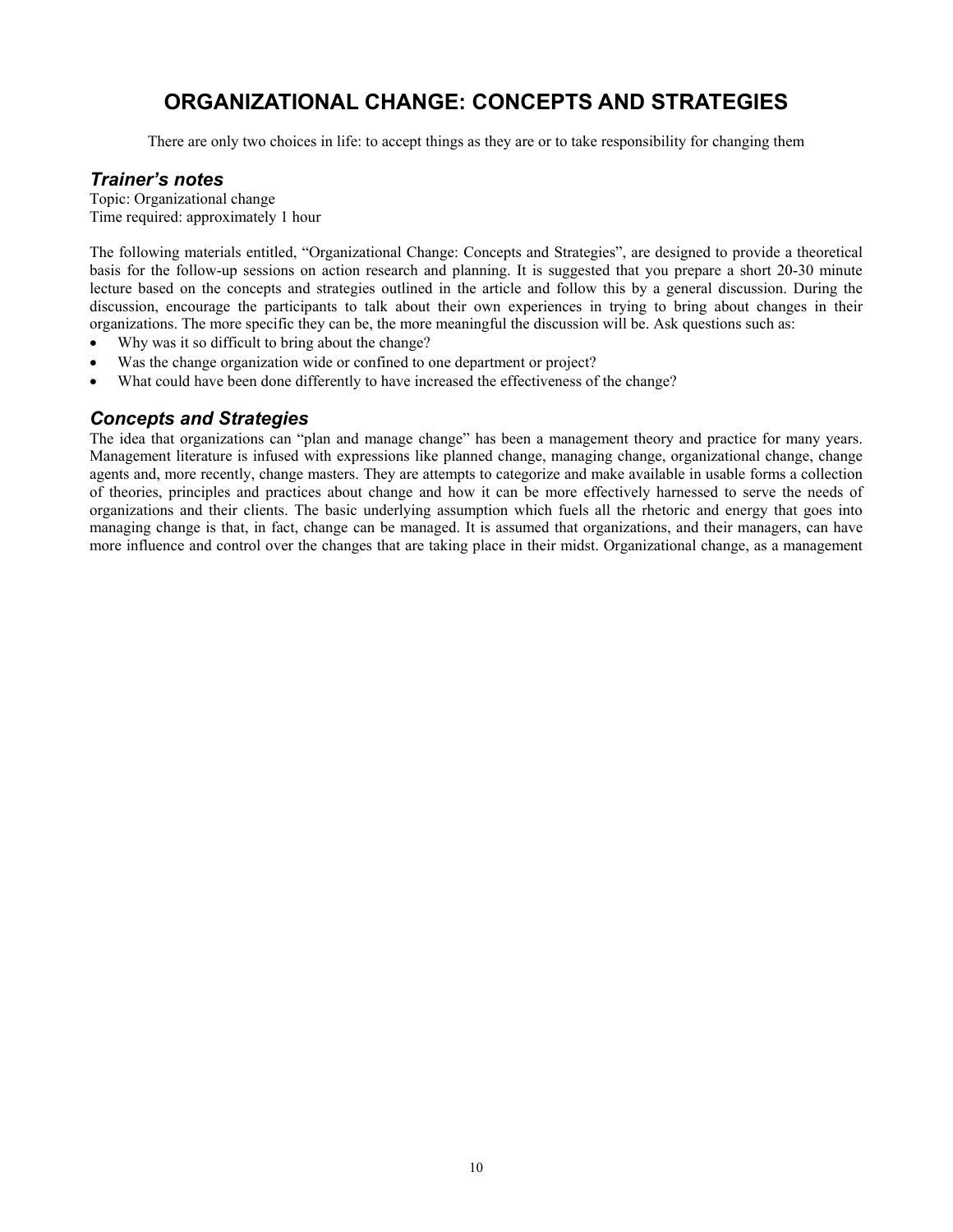as specific projects and programmes (end-products adhering to a prescribed cycle of planning, implementing, monitoring and evaluating activities often imposed by outside institutions).

Because orientations to development are largely concerned with producing a final product or a future condition, opportunities to nurture individuals and organizations as agents of change are largely ignored. In fact, the concept of a change agent, within a specific organizational setting, may be antithetical to much of development in its present context. What is required, on the part of those who control the development process in developing countries, is a greater awareness of several fundamental issues integral to planned change.

First, the process of change is as important as the outcome of change. How change comes about, at all levels of society, will determine whether change can be sustained after external resources are no longer available.

Secondly, development involves many simultaneous changes including economic, social, political, cultural and behavioural. While it is readily admitted that economic, social and political changes are integral to the national development process, there is often reluctance to acknowledge that development also requires cultural and behavioural changes. Yet, cultural and behavioural changes may be the most critical factors in development and the most difficult to manage.

Thirdly, changes that result from development will be: (1) intended and unintended; (2) planned and unplanned; and (3) managed and unmanaged - even, on occasion, unmanageable. Managing change, as a function of development, should be designed to anticipate and minimize the unintended, unplanned and unmanaged aspects of development.

Finally, organizational change must be seen as a keystone of national development. Organizations, both public and private, are the places where development happens. Those who take on the responsibility to provide leadership and management within operating organizations should recognize their role in overall national development.

To summarize, the successful management of change and development will require clear attention to the process as well as the products of development and ultimately involve changes in the organization's culture and behaviour. Change will also involve unintended, unplanned and unmanaged events and consequences. The key to managing organizational change is to anticipate and minimize these events and their consequences to the extent possible.

Just because everything is different doesn't mean anything has changed

#### *Historical perspective*

Organizational change, and the broader theme of managing change, have a well documented history. The following is a brief review of the roots of planned change and how they grew.

While there have been major practitioners and writers of managing change concepts and strategies over the centuries, the focus here is on one individual who has had a major influence on much of what we know about managing change at the present time. This person is Kurt Lewin, a social scientist who emigrated to the United States of America in the early 1930s.

At the core of Lewin's concerns was the challenge of bringing about attitudinal and behavioural change without the usual manipulation that underlies many of these effects.

At least five of Lewin's research interests and contributions have found their way into contemporary organizations and form the basis for much of modem management theory and practice. These include:

- a. The role of democratic leadership in non-political settings including the sharing of power, authority, responsibility and decision making at all appropriate levels of organizations and societies;
- b. Group dynamics (human relations) and their impact upon the effectiveness of individuals and teams in taskoriented settings;
- c. Experiential learning (learning by doing) as an approach to developing skills and changing attitudes and behaviours;
- d. Action research, as a practical decision-making and problem-solving process;
- e. The analysis of forces at work within and among social systems an important contribution to the concept of organizations as open systems. Open systems are those that are influenced by, and in turn influence, their external environment.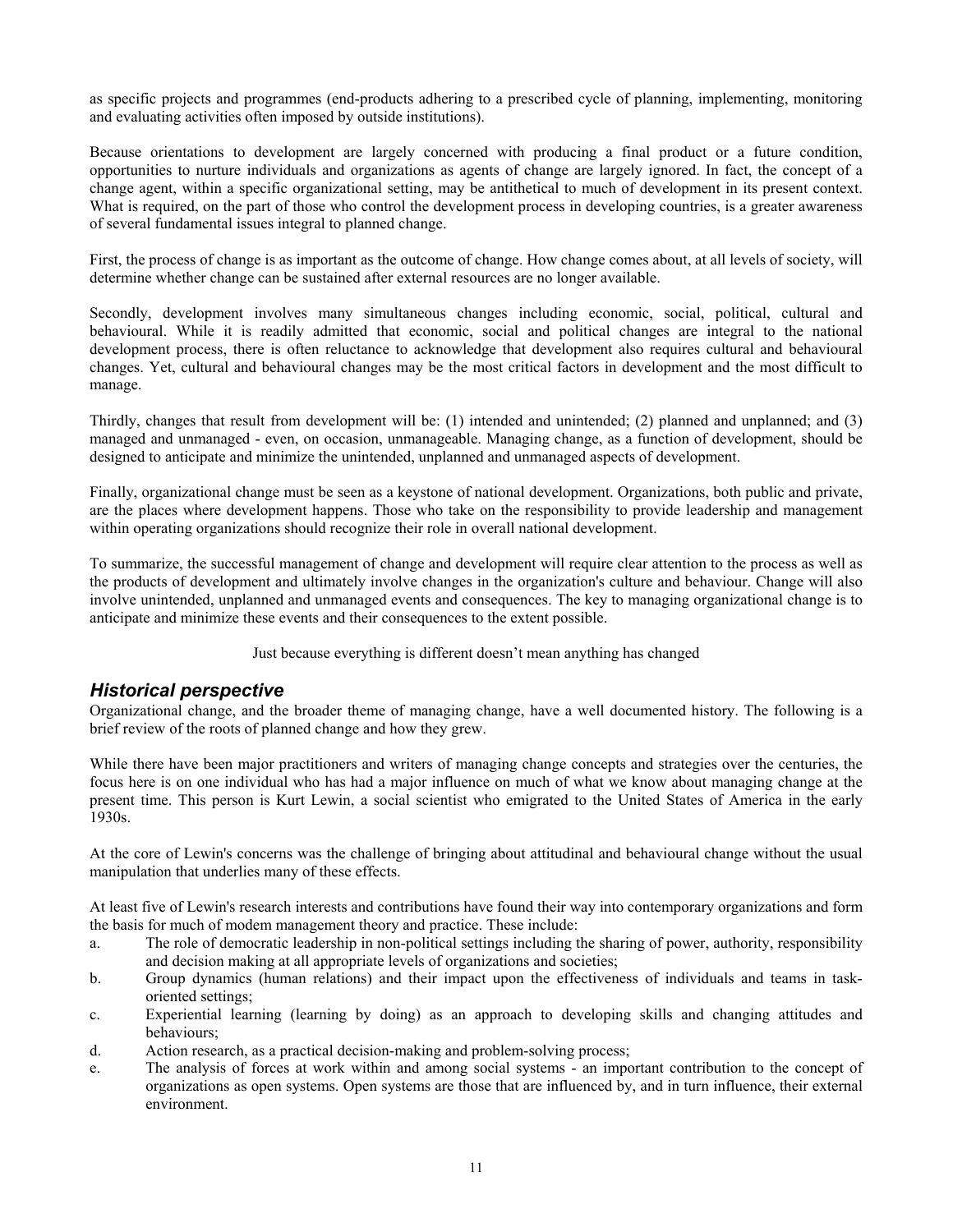These five major themes in the management of complex socio-economic/political systems (usually known as organizations or institutions) did not always fall on fertile ground in the years following Lewin's initial research and writings. In fact, it has taken decades for the combination of Lewin's efforts and contributions to make their mark on a significant number of operating organizations.

The period from 1950 to the present has been fertile with the blossoming of new ideas and approaches to management. Those who have followed and, on occasion, immersed themselves in the latest management fad have witnessed the rise and fall, or at least, the faltering of such movements as sensitivity training the managerial grid, organization development, system analysis, team building matrix management, operations research, sociotechnical systems, management by objectives (MBO), worker democracy, The One Minute Manager, and many more. Management theorists have experienced their own "green revolution" when it comes to planting new approaches to effective management and organizations. The problem arises at harvest time when it is often difficult to tell the maize from the weeds.

## *On a more positive note*

While it is easy and sometimes appropriate to administer a dose of healthy cynicism to the probing and flailing that has characterized management/organization theory and practice in recent years, one must also applaud the tenacious manner in which managers and theoreticians have struggled to find "a better way".

Those who come from harder disciplines (science, engineering economics) often scoff at the "softness" of management techniques and strategies. However, their attempts to rationalize and quantify the workings of complex organizations often demonstrate a naivete about management and have at times resulted in disastrous consequences.

Unfortunately, the management of complex organizations is a messy business. It is fraught with ambiguity and uncertainty. It is also constrained by outmoded theories and practices, which were devised in a previous century. Most of the world's formal organizations cling to Weber's bureaucratic model. It is characterized by the hierarchical pyramid, the definition and assignment of specific work tasks, sharp distinctions between workers and managers, and formalized and rigid patterns of organizational behaviour and practices.

When it is realised that these managerial and organizational systems are undergirded, and often undermined, by a rich tradition of local culture or cultures, it is little wonder that there are many questions and few answers about how one should go about managing organizations, projects, programmes and services in societies and multi-societal settings that are rapidly changing.

For those who are charged with the task of "managing", this rich contextual stew of concepts and techniques can be of little comfort. The real challenge of management is learning to live temporarily with the inherited "system" while beginning to change it so it works for the manager, and not against him in carrying out the responsibilities of the position.

## *Planned change strategies - the high road*

Before bringing this discussion to a close it would be well to include a brief look at: (a) an academic categorisation of planned change strategies that has been generally accepted over the years; and (b) a more practical set of change techniques designed for the manager.

One widely accepted academic taxonomy of planned change strategies is by Robert Chin and Kenneth Benne. It includes three broad categories: (a) empirical-rational; (b) normative-re-educative; and (c) power-coercive.

**Empirical-rational**. This approach assumes that individuals are rational and follow their rational self-interests once these are revealed to them. It further assumes that decisions can be made from a data base which adheres to rational arguments and provides a strong semblance of predictability. This approach includes basic and applied research and the dissemination of knowledge through general education, administrative decisions based on merit or recognized standards, systems analyses and operations research as management tools for decision-making and the installation and use of quantitative informational systems to guide management actions.

**Normative-re-educative**. This category of change strategies assumes that patterns of action and practice are supported by socio-cultural norms and by commitments on the part of individuals to these norms. These strategies do not deny rational thought but go beyond rationality in determining what influences commitments and behaviour. It assumes the capacity to unlearn old norms, values, attitudes and behaviours and to learn new ones. It further assumes a transactional relationship between the individual and his or her environment. This approach includes many of Lewin's early efforts, such as experiential training and action research, individual development approaches such as psychotherapy, counselling and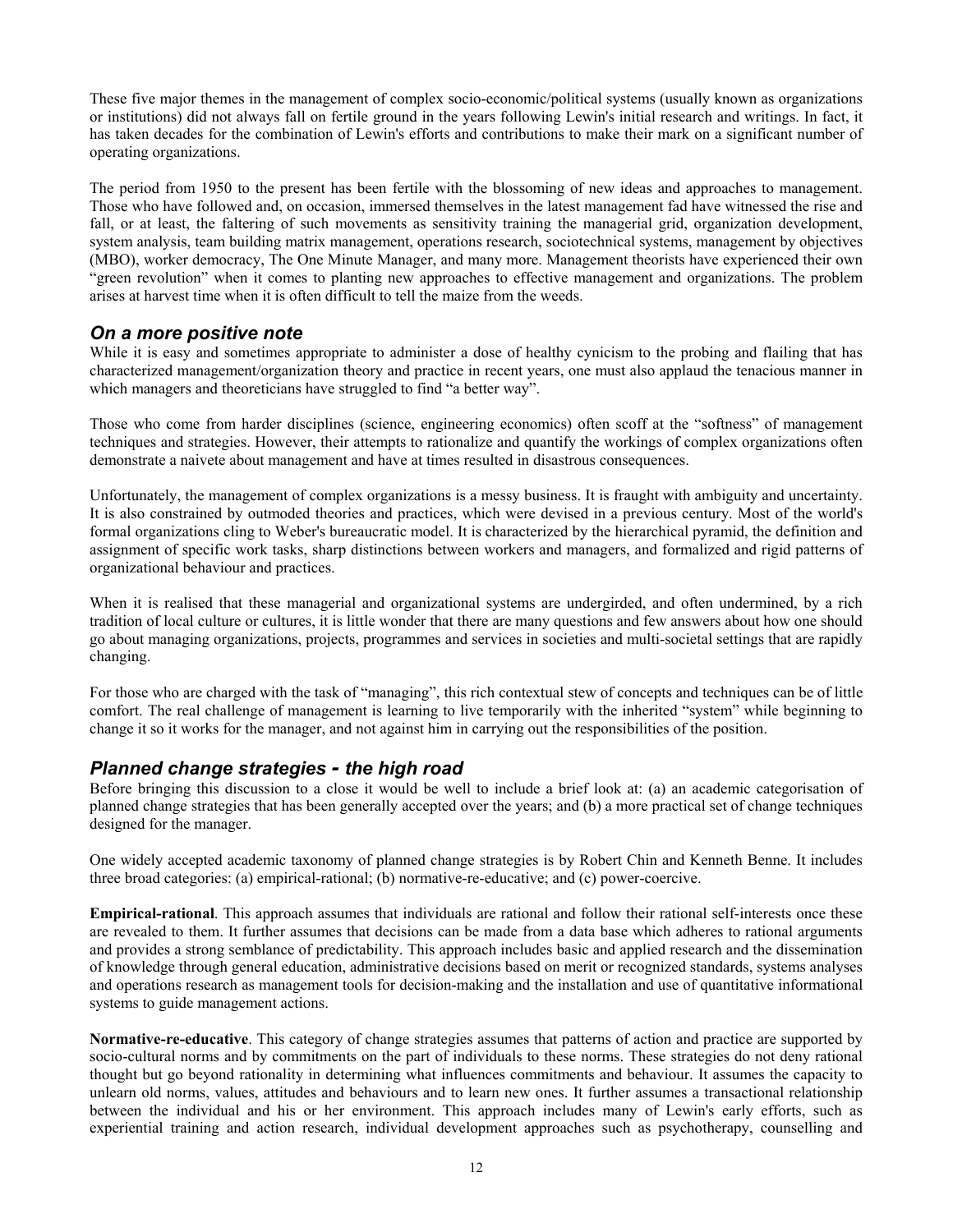coaching and organizational activities designed to foster growth of individuals and the problem-solving capabilities of the system, through such activities as team-building and organization development.

**Power-coercive**. This approach to change assumes the application of power in some form, political or otherwise. The influence process involved is one of compliance by those with less power to the plans, direction and leadership of those with greater power. This category of change strategies includes: the use of political institutions; the composition and manipulation of power élites; non-violent confrontation as employed by Gandhi and Martin Luther King; conflict management; economic sanctions; and the making of power coalitions.

To these three categories of change strategies, proposed by Chin and Benne, a fourth might be added - that of technological-structural change. While Chin and Benne would, no doubt, argue that their three categories encompass changes of a technological and structural nature, these are too important in today's managerial environment to risk being lost under the trilogy of approaches listed above.

**Technological-structural**. These changes assume the infusion of new technology into systems and their environment and the alteration or re-ordering of social systems to achieve certain goals. Included under this category are such activities as: the installation of computers; the deployment of new equipment and materials; and the structural alteration of organizational relationships.

## *From the theoretical to the practical*

French and Bell, in their book Organization Development, provide a succinct look at the major families of types of organizational change interventions. These are strategies designed to help managers put into practice many of the concepts associated with planned change:

- a. **Diagnostic activities:** fact-finding activities designed to ascertain the state of the system, the status of a problem, the "way things are". Available methods range from projective devices like "build a collage that represents for you your place in this organization" to the more traditional data collection methods of interviews, questionnaires, surveys, and meetings.
- b. **Team-building activities:** activities designed to enhance the effective operation of system teams. They may relate to task issues, such as the way things are done, the needed skills to accomplish tasks, the resource allocations necessary for task accomplishment; or they may relate to the nature and quality of the relationships between the team members or between members and the leader. Again, a wide range of activities is possible. In addition, consideration is given to the different kinds of teams that may exist in the organization, such as formal work teams, temporary task force teams, and newly constituted teams.
- c. **Intergroup activities:** activities designed to improve effectiveness of interdependent groups. They focus on joint activities and the output of the groups considered as a single system rather than two subsystems. When two groups are involved, the activities are generally designated intergroup or interface activities; when more than two groups are involved, the activities are often called organizational mirroring.
- d. **Survey-feedback activities:** related to and similar to the diagnostic activities mentioned above in that they are a large component of those activities. However, they are important enough in their own right to be considered separately. These activities center on actively working the data produced by a survey and designing action plans based on the survey data.
- e. **Education and training activities:** activities designed to improve the skills, abilities, and knowledge of individuals. There are several activities available and several approaches possible. For example, the individual can be educated in isolation from his or her own work group (in a T-group comprised of strangers), or one can be educated in relation to the work group (when a work team learns how better to manage interpersonal conflict). The activities may be directed toward technical skills required for effective task performance or maybe directed toward improving interpersonal competence. The activities may be directed toward leadership issues, responsibilities and functions of group members, decision making, problem solving, goal setting and planning, etc.
- f. **Techno-structural or structural activities:** activities designed to improve the effectiveness of technical or structural inputs and constraints affecting individuals or groups. The activities may take the form of: (i) experimenting with new organization structures and evaluating their effectiveness in terms of specific goals; or (ii) devising new ways to bring technical resources to bear on problems. Included in these activities are certain forms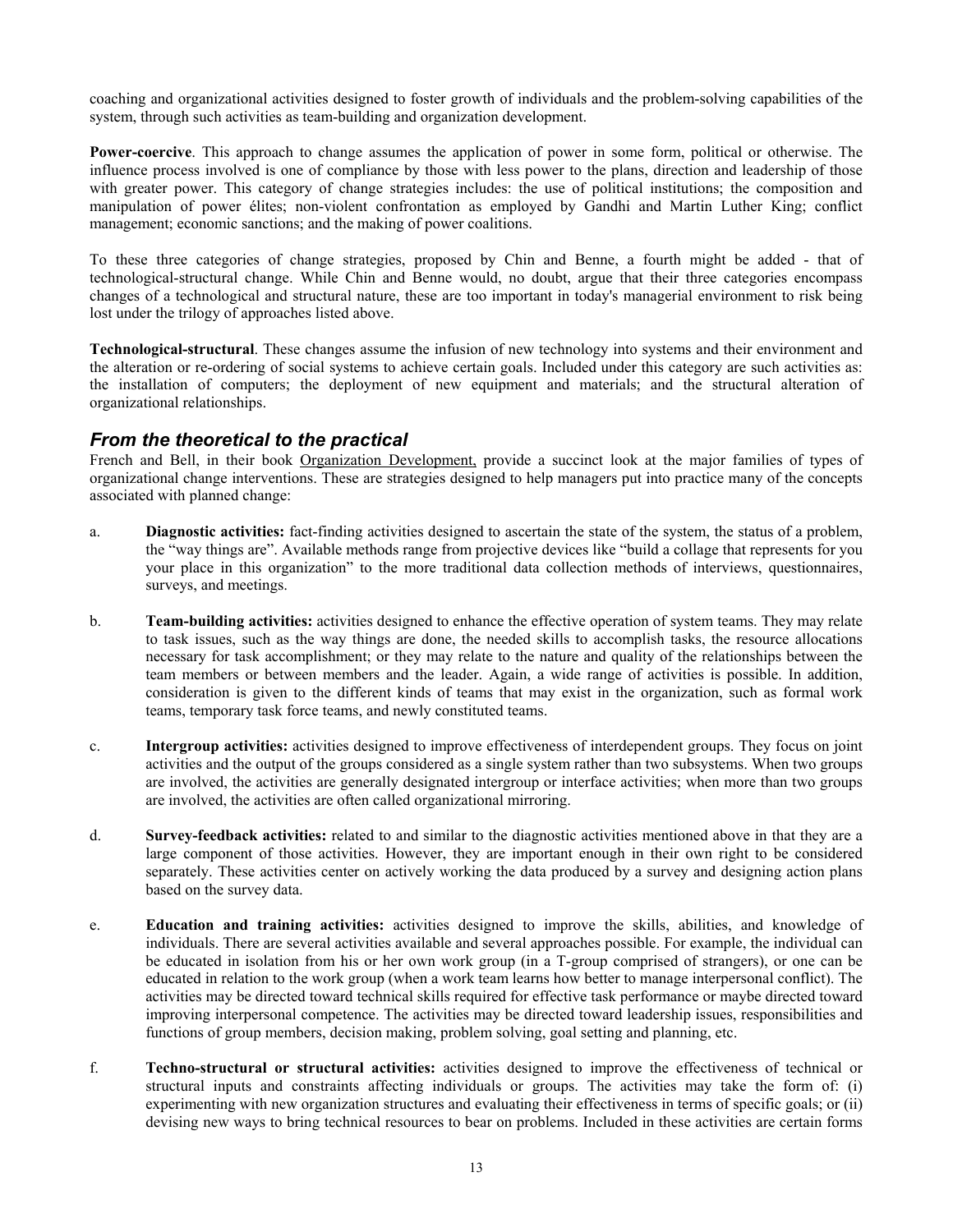of job enrichment, management by objectives, socio-technical systems, collateral organizations, and physical settings interventions.

- g. **Process consultation activities:** activities on the part of the consultant "which help the client perceive, understand, and act upon process events which occur in the client's environment." These activities perhaps more accurately describe an approach, a consulting mode in which the client is given insight into the human processes in organizations and taught skills in diagnosing and managing them. Primary emphasis is on processes such as communications, leader and member roles in groups, problem-solving and decision-making, group norms and group growth, leadership and authority, and intergroup co-operation and competition. Emphasis is also placed upon learning how to diagnose and develop the necessary skills to be effective in dealing with these processes.
- h. **Third party peacemaking activities:** activities conducted by a skilled consultant (the third party), which are designed to "help two members of an organization manage their interpersonal conflict". They are based on confrontation tactics and an understanding of the processes involved in conflict and conflict resolution.
- i. **Coaching and counselling activities:** activities that entail the consultant or other organization members working with individuals to help them (i) define learning goals, (ii) learn how others see their behaviour; (iii) learn new modes of behaviour to see if these help them to achieve their goals better. A central feature of this activity is the non-evaluative feedback given by others to an individual. A second feature is the joint exploration of alternative behaviours.

#### j. **Planning and goal-setting activities:**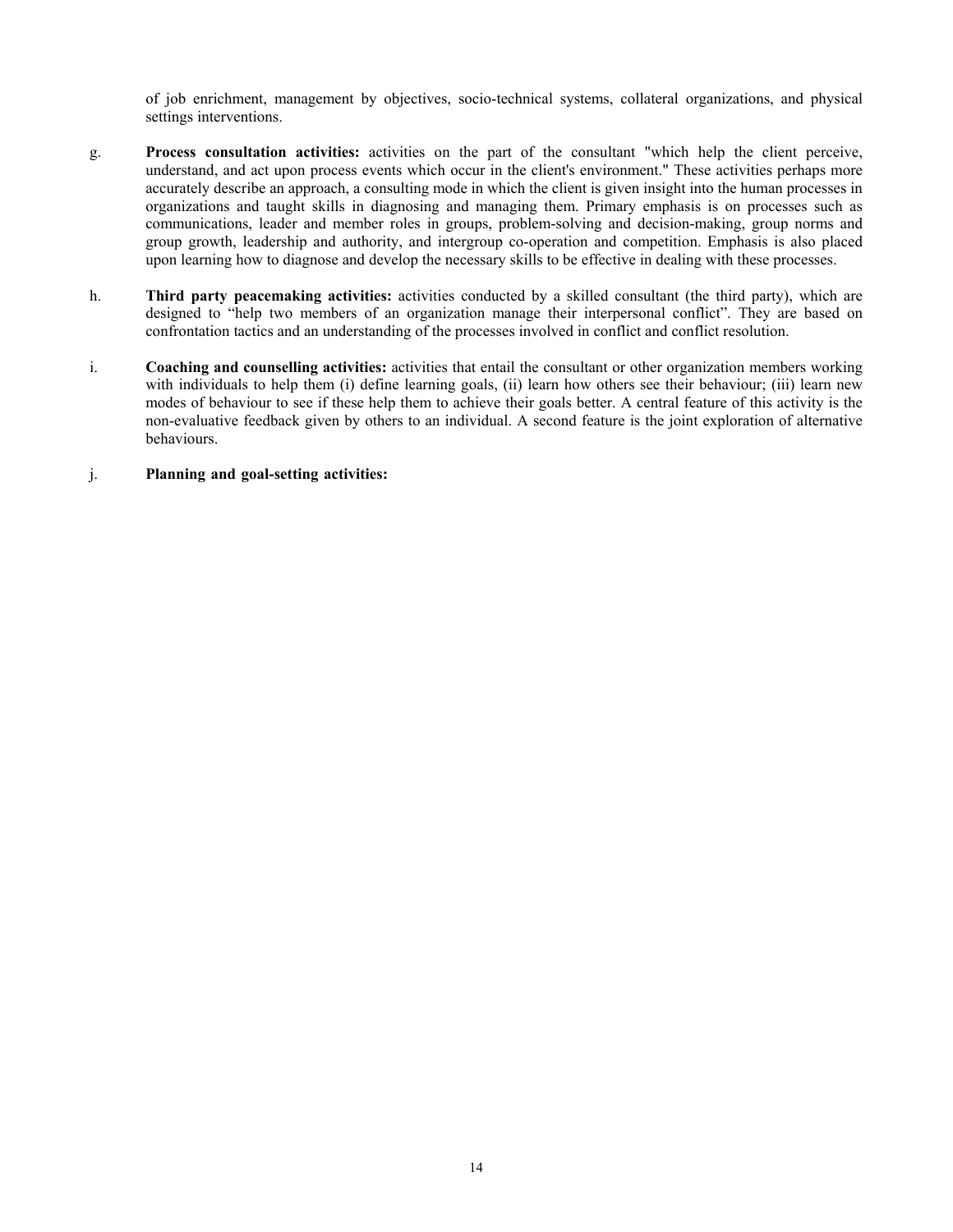questionnaire are designed to cover organizational readiness factors and even-numbered statements, the individual readiness to make decisions and solve problems within the organization.

## *Tasks*

- 1. Distribute the questionnaire and ask each individual to complete and score it.
- 2. Have participants, as they finish the questionnaire, form small groups of three to discuss the results of the questionnaire.
- 3. In these groups of three, one person is to act as a consultant to another and the third is to observe the discussion and feed back information about the content and process of the discussion to the other two.

 The purpose of these discussions is twofold: (a) to help each individual better understand what problems might be affecting his or her individual and organization's performance when it comes to day-to-day operations, based upon the results of the questionnaire; (b) to practice individual skills in helping others in a coaching, problem solving situation. The role of the observer is to give the other two participants feedback on their ability to clarify the issues and concerns outlined in the assessment questionnaire. The intention is not to determine ways to improve the individual's, or his or her organization's, state of readiness but to understand these states of readiness. Each round of discussions and feedback should take approximately 20 minutes (15 for discussion and 5 for observer feedback).

 After each participant has had an opportunity to perform all the roles, the total group should be reconvened to discuss the experience. The trainer might, during the three person discussions, gather the individual scores for personal and organizational readiness and post them as part of the final discussion.

4. Convene a plenary session to discuss the exercise and to summarize the small-group discussions. For example, ask the group such questions as: What problems seem to be most common? Least common? Is the individual or his/ her organization, more ready to engage in problem solving? Given the results of the questionnaire and the smallgroup discussions, what does the group think the course should focus on to improve individual and/or organizational readiness?

## *Exercise*

A checklist to assess personal and organizational readiness

The following checklist is designed to help you assess your personal, as well as your organization's, readiness to make decisions, solve problems and bring about desirable planned changes. For each statement, circle the number you believe reflects your and your organization's operational reality. If you believe the statement is not important, check the column on the far right.

|                                                                    | Fully | Mostly | Partly | Slightly       | Not    | Not.      |
|--------------------------------------------------------------------|-------|--------|--------|----------------|--------|-----------|
|                                                                    |       |        |        |                | at all | important |
| 1. Top management expectations for the organization are clearly    | 5     | 4      | 3      |                |        |           |
| defined and communicated through-out the organization              |       |        |        |                |        |           |
| 2. I understand what my immediate supervisor expects from me       | 5     | 4      | 3      |                |        |           |
| on the job                                                         |       |        |        |                |        |           |
| 3. The underlying values which guide and drive my organization     | 5     | 4      | 3      | 2              |        |           |
| and its performance are clear                                      |       |        |        |                |        |           |
| 4. If asked what my organization values most, in terms of its      | 5     | 4      | 3      | $\mathfrak{D}$ |        |           |
| overall operation, I could respond immediately                     |       |        |        |                |        |           |
| 5. The ground rules my organization uses to make decisions and     | 5     | 4      | 3      |                |        |           |
| solve problems are understood throughout the system                |       |        |        |                |        |           |
| 6. While I understand these ground rules I am willing to           | 5     | 4      | 3      | $\mathfrak{D}$ |        |           |
| confront them and my supervisors when they are not working         |       |        |        |                |        |           |
| to foster decision-making and problem solving in the               |       |        |        |                |        |           |
| organization                                                       |       |        |        |                |        |           |
| 7. The roles and responsibilities of each unit in the organization | 5     | 4      | 3      |                |        |           |
| are clearly defined and understood                                 |       |        |        |                |        |           |
| 8. I clearly understand what my role and responsibilities are      | 5     | 4      | 3      | っ              |        |           |
| within the organization                                            |       |        |        |                |        |           |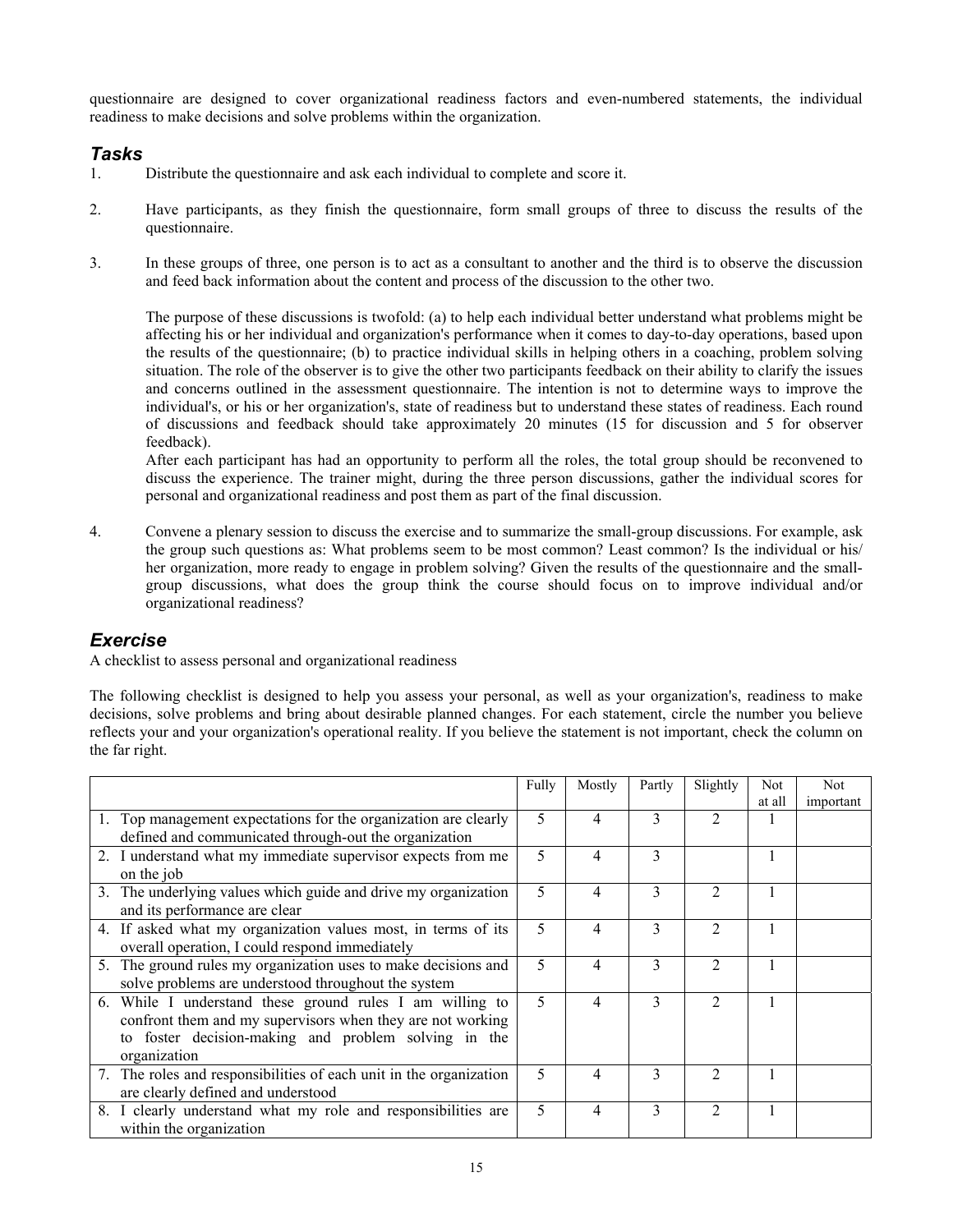| 9. Organizational resources are adequate to get the job done                                                                                                                                                                                                                                                                                        | 5              | $\overline{4}$ | 3                       | $\overline{2}$     | 1            |  |
|-----------------------------------------------------------------------------------------------------------------------------------------------------------------------------------------------------------------------------------------------------------------------------------------------------------------------------------------------------|----------------|----------------|-------------------------|--------------------|--------------|--|
| 10.1 have all the resources I need to perform my job<br>responsibilities effectively                                                                                                                                                                                                                                                                | $\overline{5}$ | 4              | 3                       | $\overline{2}$     | 1            |  |
| 11. Timely and accurate information is readily available in the<br>organization for making decisions and solving problems                                                                                                                                                                                                                           | 5              | 4              | 3                       | $\overline{2}$     | 1            |  |
| 12. I have access to the kinds of information and data I need to<br>perform my responsibilities effectively                                                                                                                                                                                                                                         | 5              | 4              | 3                       | $\overline{2}$     | $\mathbf{1}$ |  |
| 13. My organization has clearly established goals and objectives<br>that guide the day-to-day operations and provide long-term<br>direction                                                                                                                                                                                                         | 5              | $\overline{4}$ | $\overline{3}$          | $\overline{2}$     | $\mathbf{1}$ |  |
| 14. I understand the goals and objectives of my work unit and<br>have a commitment to fulfilling them                                                                                                                                                                                                                                               | $\overline{5}$ | $\overline{4}$ | 3                       | $\overline{2}$     | $\mathbf{1}$ |  |
| 15. It is common in my organization to consider various options<br>before pursuing a course of action                                                                                                                                                                                                                                               | 5              | $\overline{4}$ | 3                       | $\overline{2}$     | 1            |  |
| 16. I personally consider the consequences of my actions before I<br>carry out a project or task                                                                                                                                                                                                                                                    | 5              | 4              | 3                       | $\overline{2}$     | 1            |  |
| 17. Programme and budget targets are set for the organization<br>and, in most instances, met                                                                                                                                                                                                                                                        | 5              | $\overline{4}$ | $\overline{3}$          | $\overline{2}$     | $\mathbf{1}$ |  |
| 18. If someone asked me to define the performance target of my<br>work unit for the fiscal year, I could answer immediately                                                                                                                                                                                                                         | $\overline{5}$ | $\overline{4}$ | $\overline{3}$          | $\overline{2}$     | $\mathbf{1}$ |  |
| 19. The organization has a system for maintaining and evaluating<br>programme and financial performance                                                                                                                                                                                                                                             | $\overline{5}$ | 4              | $\overline{\mathbf{3}}$ | $\overline{2}$     | $\mathbf{1}$ |  |
| 20. My work unit routinely assesses its performance and uses the<br>information to make improvements                                                                                                                                                                                                                                                | 5              | $\overline{4}$ | 3                       | $\overline{2}$     | 1            |  |
| The sum of all the numbers you circled for the uneven-numbered statements $(1,3,5,7,etc.)$ represents your assessment of<br>your organization's readiness. The total score of the even-numbered statements (2,4,6,etc.) is your assessment of your own<br>readiness to make decisions and solve problems. The maximum score in each category is 50. |                |                |                         |                    |              |  |
| In either case, a score of 40 points or above indicates a healthy state of readiness. A total score of less than 20 in either<br>category indicates serious deficiencies that should be addressed to achieve a state of organizational or personal readiness.                                                                                       |                |                |                         |                    |              |  |
| If you checked more than 5 of the 20 statements as not being important, this workshop will either prove to be a peak<br>experience or a total waste of time.                                                                                                                                                                                        |                |                |                         |                    |              |  |
| Organizational readiness                                                                                                                                                                                                                                                                                                                            |                |                |                         | <b>Total Score</b> |              |  |
| Personal readiness                                                                                                                                                                                                                                                                                                                                  |                |                |                         | <b>Total Score</b> |              |  |
| The "not important" factor<br>Total number checked                                                                                                                                                                                                                                                                                                  |                |                |                         |                    |              |  |

# **ACTION RESEARCH AND PLANNING**

No action without research: no research without action Kurt Lewin

## *Trainer's notes*

Topic: Action research and planning Time required: approximately  $1\frac{1}{2}$  - 2 hours

This session is designed to provide participants with an overview of the Action Research and Planning process and to form work groups around performance deficiencies common to their individual organizations.

The assumption is made for this session and following ones that it is most effective to have the training participants apply the various steps in the Action Research and Planning process to specific performance problems they are experiencing in their organization.

## *Tasks*

1. Give a short lecture on the seven steps involved in Action Research and Planning and how it can prepare participants to be more effective decision makers and problem solvers. Leave time for questions and discussions.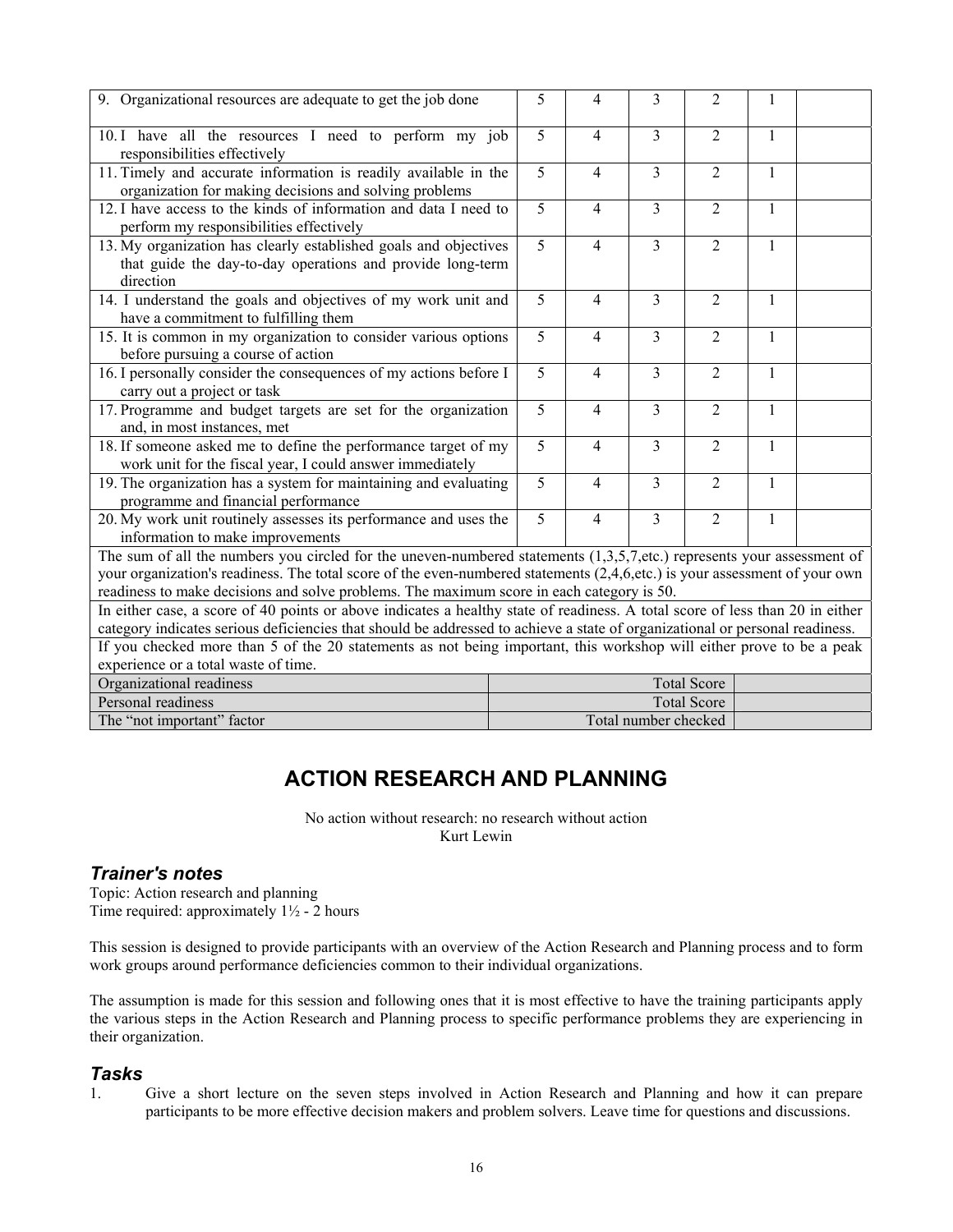- 2. Ask each participant to fill out the Performance Discrepancy Indicators Checklist, entitled "Taking the Temperature of Your Organization".
- 3. Divide the total group into smaller groups of 3 to 5 participants based upon common interests. You may want to list the most common discrepancies from the individual checklists on newsprint or a blackboard to facilitate the formation of groups.
- 4. If there is time, each group can spend the remainder of the session clarifying the discrepancy indicator they will address during the remaining sessions on AR.

### *Overview*

Making decisions and solving problems are two of the most important tasks that managers perform. They permeate day-today operations and affect the long term health of any organization. In spite of the common nature of these two activities in organizational life, many managers are under skilled in carrying out the processes of decision making and problem solving. Skills, of course are only one aspect of performance in these two vital areas of concern. Motivation, resources, timing, and the overall environment of the work setting are also important to the acts of making decisions and solving problems.

On the other hand, one can argue that all of these factors are integral to decision making and problem solving. The effective manager's "skilfulness"' should not only include a well-honed set of tactics but an overall philosophy and strategy of management.

The manager's effectiveness will be judged not only by his or her ability to make decisions or to solve problems, but to perform these " within the larger context. Mature judgement, consideration for others, involvement of colleagues, attention to long term as well as short term consequences and many other factors and qualities make for good management.

As basic as decision making and problem solving skills are to the effective performance of all managers, they are often overlooked in management courses and woefully absent in many organizations.

## *The action research and planning connections*

What do research and planning have to do with the manager's ability to "make" decisions or to "solve" problems. After all, research and planning sound a bit academic and most organizations relegate these activities to staff personnel - not line managers.

Since many managers hold these perceptions of research and planning, I believe it is important to look at these two management strategies in some depth.

The act of planning, in most organizations, has been misunderstood, misallocated and misused. Sometimes, planning is seen as "'the thing to do". Your organization is not considered a modem organization if it doesn't have a "planning department. Planners are frequently viewed as staff functionaries far removed from the day-to-day action. Consequently, top managers often ignore their advice when it comes to making decisions.

Planning is all too often seen as a pre-management function. How often have you seen the terms "planning and management", "planning and implementation"? On the other side of the planning conundrum is the belief that making decisions is an integral part of implementation. Decision making is management work. Planning is planner's work. WRONG! Planning is decision making. When managers are engaged in determining what the potential problems and opportunities are in their organization, and sorting among the best options to be considered in addressing them, and figuring out how to allocate scarce resources, they are not only planning, they are making decisions. Planning is decision making and managers should plan. It is too important to be left to staff personnel who are labelled as planners.

## *Action research*

While you may be convinced that planning belongs in the manager's tool kit, research is a very different issue. If we are talking about basic research, or even applied research, I would tend to agree with you. But, the issue on the table is action research. It is, as the saying goes, a horse of a different colour. Action research is very much an operating strategy. As an operating strategy, it produces both knowledge and change. In the dynamic world in which most organizations and their managers operate, increased knowledge is critical and planned change is expected. Action research is an approach that can accomplish both.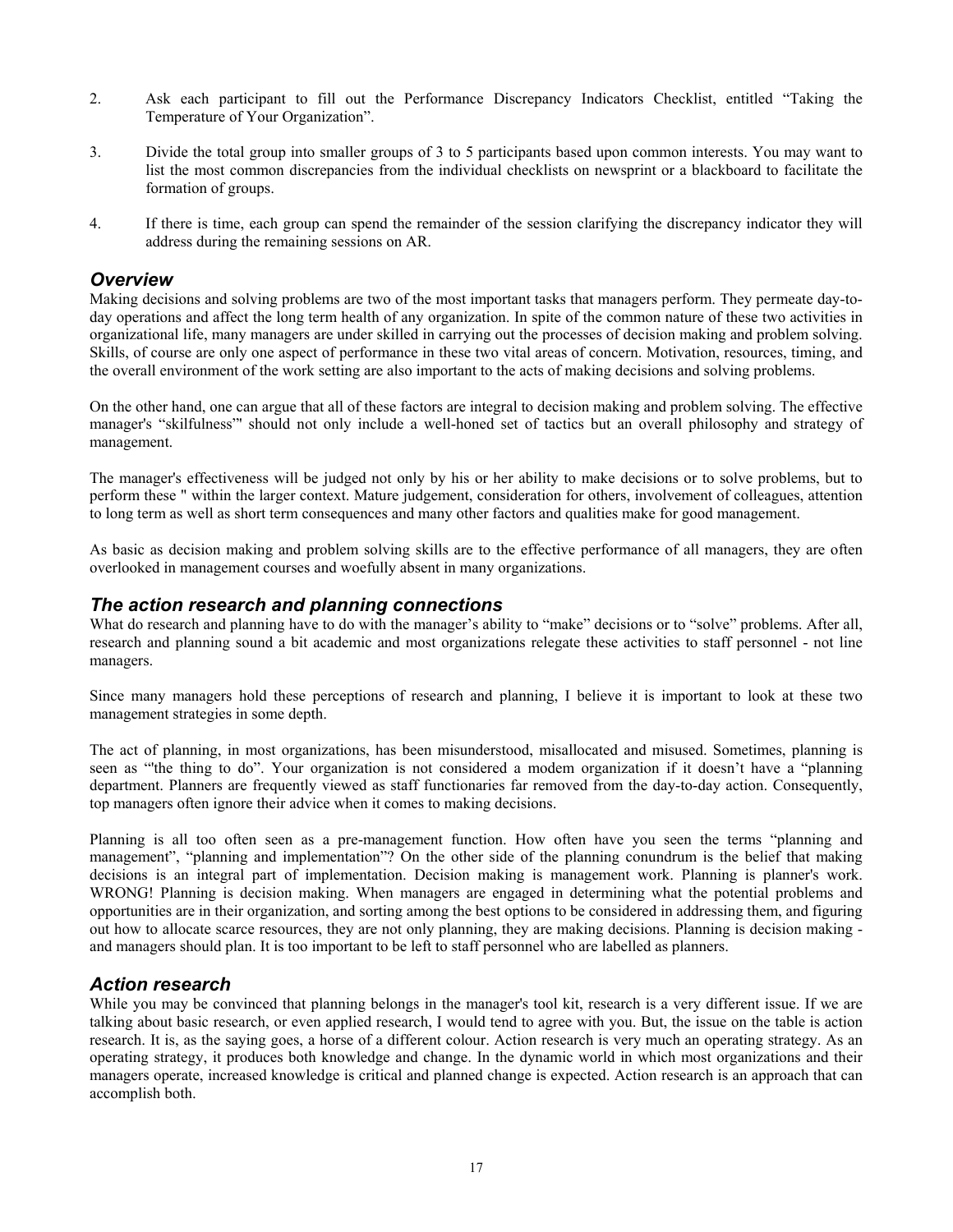Action research, as a management strategy, involves more than just a set of working tools. Action research is a conceptual framework for thinking about problems as well as a managerial philosophy that can be used to center all activities.

Action research, because it is both conceptual and practical, philosophical and pragmatic, must be embraced not only as a logical sequence of steps to be taken (seven, in the case of these training materials) but as an overall strategy for improving individual and organizational performance. Consequently, action research is different from most approaches to decision making and problem solving. The differences are worth noting.

#### • **Action research involves widespread participation**

Everyone who is involved in the problem is seen as capable of making a contribution.

AR is based on the fundamental belief that people are more likely to change if they participate in exploring the reasons for, and the means of, change.

#### • **Action research puts a premium on learning**

Training is built into the heart of the process. The intent is not simply to solve immediate problems, but to help those involved to gain the knowledge and skills needed to solve future problems. This is critical in organizations that are thin on management capacity.

#### • **Action research is practical and direct**

It is carried out within the context of real issues and concerns defined by those involved; and involves practical research as a means of gathering the information which can be use immediately to enhance the process of problem solving.

#### • **Action research is developmental**

A major task of AR is to develop individuals, organizations and communities to help them become more self-reliant.

#### • **Action research is experimental**

It is an approach, which is flexible and open to new changes. It encourages experimentation and practice; recognizing the importance of using that which is learned to guide that which is yet to be done.

#### • **Action research is dynamic**

It attempts to comprehend an ever widening range of factors and consequences in an effort to be congruent with the needs and environment of the client system.

#### *Action research: a seven step process*

Action research involves seven interrelated steps, or tactics, within the overall strategy. These steps are summarized as follows:

#### (a) **Building a Problem Solving Relationship**

Like the foundation of a house, the relationship of the people engaged in problem-solving is the base upon which all future actions rest. When that relationship is one of mutual trust and understanding, the process of making decisions and solving problems is greatly improved.

Building the relationship means:

- Sharing people's expectations and values
- Setting ground rules
- Assuming useful roles and responsibilities
- Learning how to work as a team

#### (b) **Identifying Problems and Opportunities**

This is the initial process of determining what problem the group is trying to solve or what opportunity it hopes to capture. Sometimes this also means redefining the problem or opportunity. This step generally involves:

- Identifying potential problems and opportunities
- Discussing and sorting out those items
- Deciding which items are most important and which can be ignored

#### (c) **Analysing the Problem**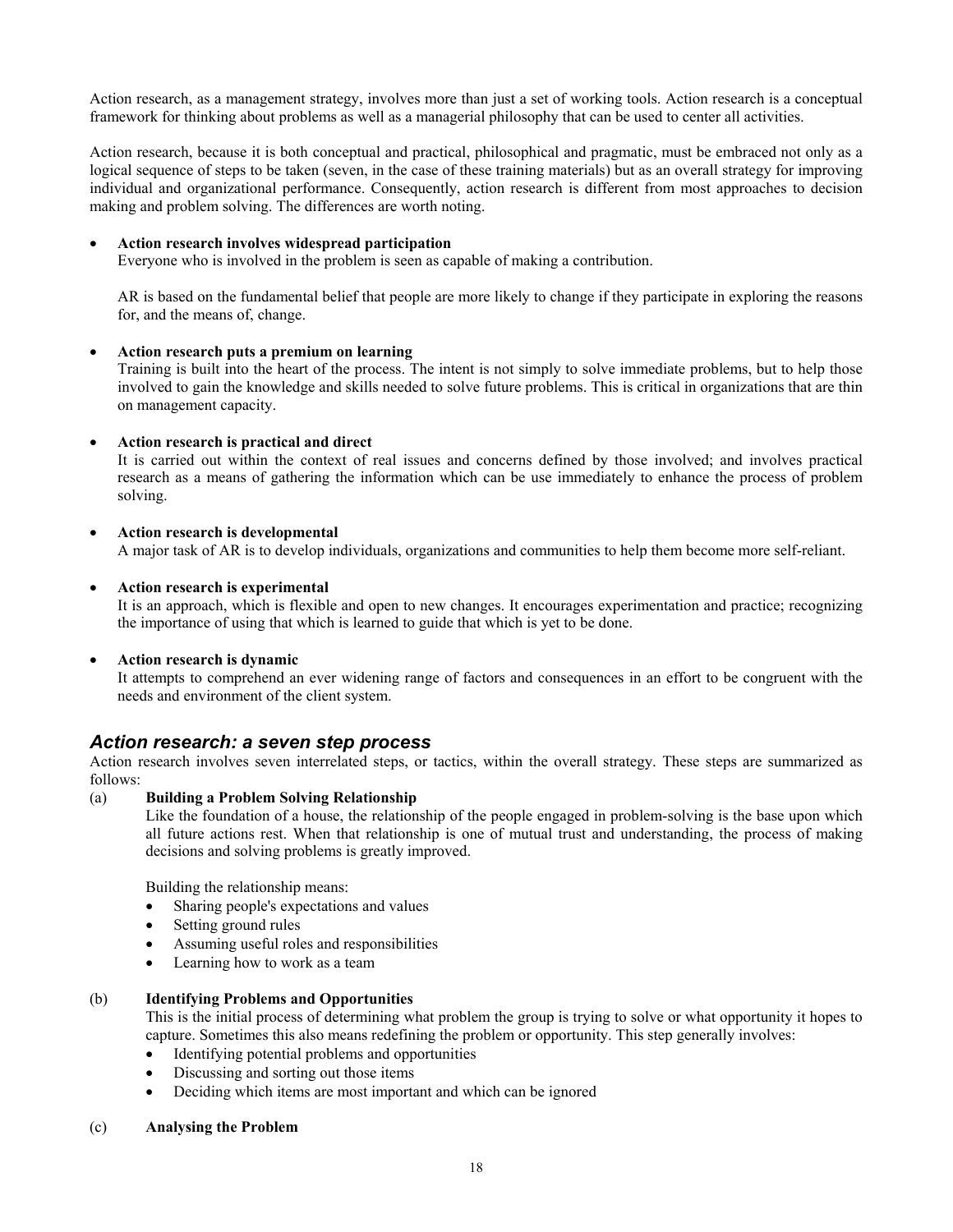Once the critical problem area is determined, the problem solving team needs to:

- Explore the nature and extent of the problem
- Translate the problem into an objective statement
- Analyse the forces working for and against the achievement of that objective

#### (d) **Planning a Course of Action**

Having analysed the problem, the next step is to decide how best to tackle it. This entails:

- Identifying a full range of options
- Analysing each option
- Developing a plan of action (usually one, or a combination of options)
- Devising a method of evaluating the proposed action

#### (e) **Experimenting and Redesigning**

Too many promising solutions are "implemented" without a trial period and, in effect, are never successfully implemented. AR calls for a period of experimentation and practice. This allows the problem solving team to assess how effective and workable its proposed plan of action will be, and to redesign it if necessary.

#### (f) **Implementing the desired course of action**

This is doing it for real; it is putting into effect the plan of action and managing the changes that accompany that plan. Even at this stage there is room for modifications and improvements.

#### (g) **Evaluating the Results**

At various points during the implementation stage, the plan of action is evaluated against the original objectives established in Step C.

While each of these steps will be more detailed in the materials that follow, it may be helpful to review a graphic representation of the total process, following this discussion. The Action Research process is deliberately shown as a cyclical and not a straight line process. There are reasons for this:

- (a) The idea of recycling is built into the approach. Once the cycle is complete, it should lead to another cycle, based upon what has been learned and accomplished.
- (b) The process can be entered into at any stage in the life of an organization or community.
- (c) The process is often untidy, moving back and forth between the steps as required in any particular situation. This is represented by the arrows that connect the various parts with the hub of the cycle.

It is often necessary to return to a previous step for one reason or another. One may realise, for example, that it is impossible to set objectives (c) without a better understanding of the problem or opportunity (b). At other times, steps in the process might be skipped. For example, the course of action (d) maybe so clear and the time so short that experimentation (e) doesn't make sense. The important point is to view the process as dynamic, one which is flexible and responsive to the needs and desires of those who use it.

Think like, a man of action; act like a man of thought

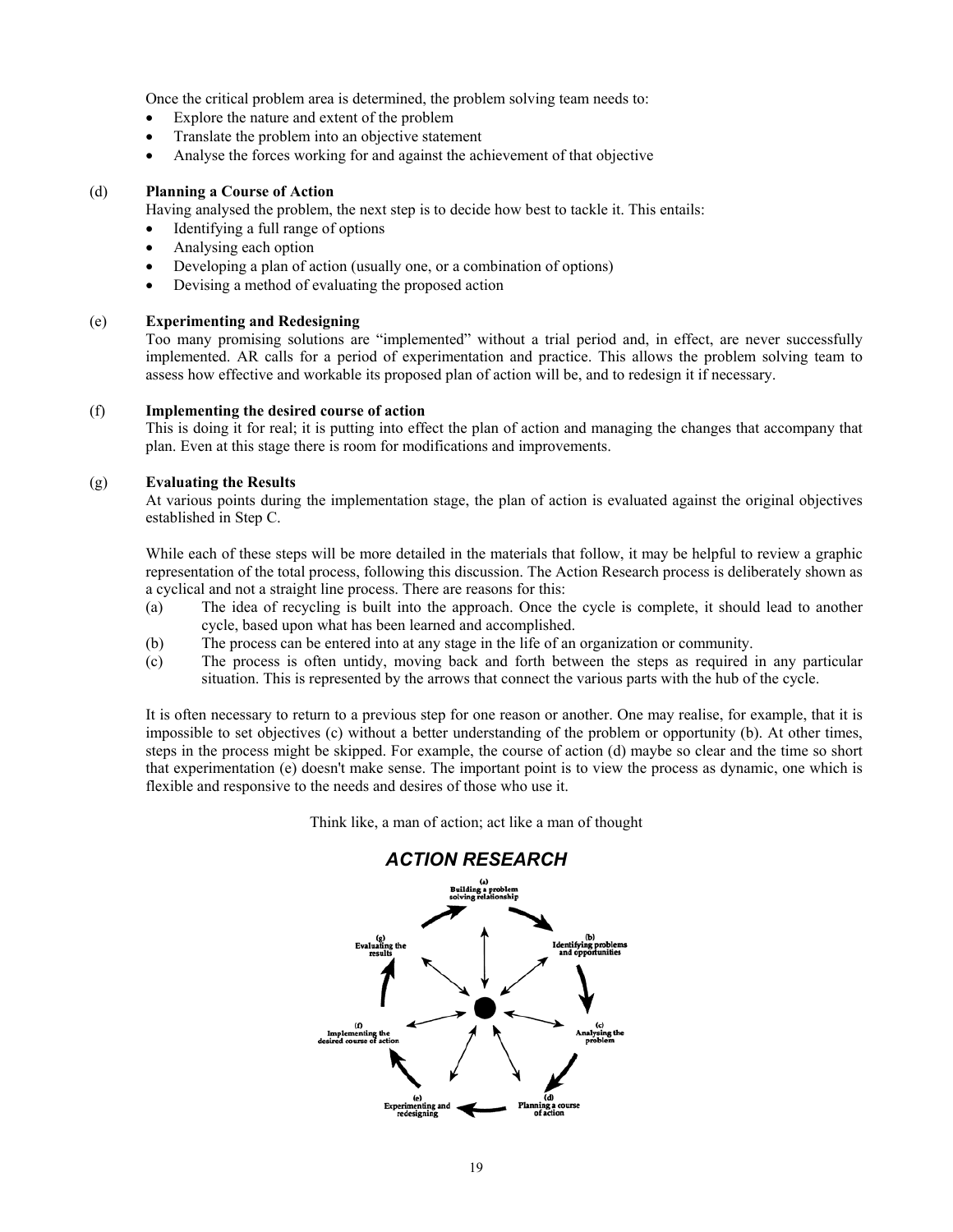# *Exercise Topic: Performance Discrepancy Indicators: A Checklist*

Time required: 30 minutes

The following exercise is designed to highlight performance discrepancies common to most organizations. It is also a way for the trainer(s) and workshop participants to identify a number of problems/issues to work on as they go through the various steps in the action research process (which represents a major focus of the workshop).

By using this exercise to form workshop groups, you can be more assured that the participants are working on performance discrepancies they are also experiencing in their individual organizations. Anyway you, as the trainer, can make the training more relevant to the participants' experience back on the job will not only have an impact on their motivation to learn, but have an impact on the potential application of the learning.

The tasks to be undertaken by the training participants, in completing the Performance Discrepancy Indicator Exercise, are outlined on the sheets that will be provided to the trainees. Review these tasks before using the exercise in the classroom. Better yet, complete the checklist yourself before you use it. This is good advice for all training exercises of this kind. To paraphrase the "golden rule" - don't do to others what you haven't done to yourself beforehand.

## *Tasks*

- 1. Ask each participant to complete the Performance Discrepancy Indicator Questionnaire and score their responses. Explain how the scoring works. After each indicator is a scale of 0 to 50; 1 means there is no discrepancy and, therefore, no action is needed at this time. At the other end of the continuum is 50 which indicates a discrepancy of the highest order. Do something immediately! In between are 49 other choices, depending on the participant's perception of the particular discrepancy and its state of existence in the organization. After scoring each, the participant is to total the scores and divide by 10. This will give each respondent a "temperature" score to record on the thermometer.
- 2. After they have scored, convene the participants into small groups of two to four to discuss their individual scores further. You can also ask them to give you their scores so you can do a group profile of temperatures for later discussion.
- 3. Close the session by reflecting on the importance of looking at performance discrepancies as a management tactic.

Taking the Temperature of Your Organization A Checklist of Performance Discrepancy Indicators

I. Indicators of Known Discrepancies Check each on the scale of 0 to 50 and record your response on the line at the right. Remember:  $0 = no$  problem;  $50 =$  serious problem

| $\overline{1.}$ Costs are rising in relation to output | $0 10 15 20 25 30 35 40 45 50$                                                       |
|--------------------------------------------------------|--------------------------------------------------------------------------------------|
| 2. Work quality is below expectations                  | $0 10 15 20 25 30 35 40 45 50$                                                       |
| 3. Short term goals are not being met                  | $0 10 15 20 25 30 35 40 45 50$                                                       |
| 4. Employee grievances are increasing                  | $0 10 15 20 25 30 35 40 45 50$                                                       |
| 5. Customer complaints are increasing                  | $0 10 15 20 25 30 35 40 45 50$                                                       |
| 6. Work loads are not evenly distributed               | $0 10 15 20 25 30 35 40 45 50$                                                       |
| 7. Employees are not getting needed information        | $0 \dots 10 \dots 15 \dots 20 \dots 25 \dots 30 \dots 35 \dots 40 \dots 45 \dots 50$ |
| 8. Equipment failures are common                       | $0 10 15 20 25 30 35 40 45 50$                                                       |
| 9. Work is running behind schedule                     | $0 10 15 20 25 30 35 40 45 50$                                                       |
| 10. Staff turnovers/vacancies are higher than usual    | $0 10 15 20 25 30 35 40 45 50$                                                       |
| 11. Employee morale is declining                       | $0 10 15 20 25 30 35 40 45 50$                                                       |
| 12. Personal conflicts are common                      | $0 10 15 20 25 30 35 40 45 50$                                                       |
| 13. Creative ideas or suggestions are rare             | $0 10 15 20 25 30 35 40 45 50$                                                       |
| 14. Employees are unwilling to take risks              | $0 10 15 20 25 30 35 40 45 50$                                                       |
| 15. Non-compliance with regulations is common          | $0 10 15 20 25 30 35 40 45 50$                                                       |
| 16. Accident and injury rates are high                 | $0 10 15 20 25 30 35 40 45 50$                                                       |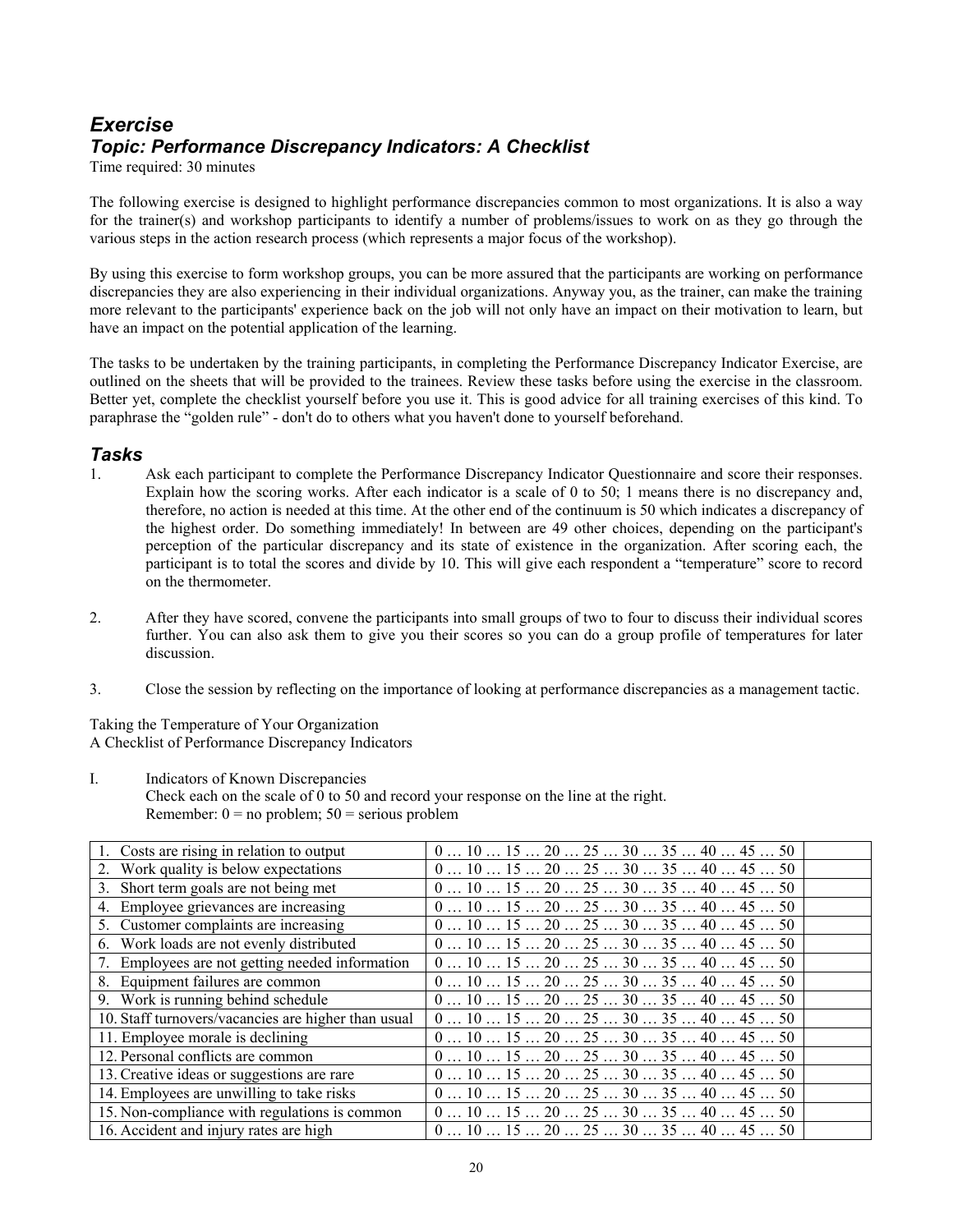| 17. Co-operation among work units is low                     | $0 10 15 20 25 30 35 40 45 50$                                                                                                                                                                         |  |  |
|--------------------------------------------------------------|--------------------------------------------------------------------------------------------------------------------------------------------------------------------------------------------------------|--|--|
| 18. Mistakes are often repeated                              | $0 10 15 20 25 30 35 40 45 50$                                                                                                                                                                         |  |  |
| 19. Equipment and material shortages are common              | $\vert 0 \ldots 10 \ldots 15 \ldots 20 \ldots 25 \ldots 30 \ldots 35 \ldots 40 \ldots 45 \ldots 50 \vert$                                                                                              |  |  |
|                                                              | 20. Misuse or misappropriation of funds, equip- $\begin{bmatrix} 0 & \dots & 10 & \dots & 15 & \dots & 20 & \dots & 25 & \dots & 30 & \dots & 35 & \dots & 40 & \dots & 45 & \dots & 50 \end{bmatrix}$ |  |  |
| ment and supplies is common                                  |                                                                                                                                                                                                        |  |  |
| RAW SCORE - Total 1-20                                       |                                                                                                                                                                                                        |  |  |
| EFFECTIVE SCORE - Divide the raw score by 10 and record here |                                                                                                                                                                                                        |  |  |
| This represents the "temperature" of your organization       |                                                                                                                                                                                                        |  |  |

## *Exercise*

Take the temperature of your organization

Take the effective score from the previous page and mark it on the thermometer. Discuss it with your work colleagues.



## *Exercise*

II. Pick the highest scoring performance discrepancy, based upon the organizational assessment you just completed and list it below. (Alternative: Pick a discrepancy which is particularly troubling to you personally as the problem you want to address in the problem solving session.)

 $\mathcal{L}_\mathcal{L} = \mathcal{L}_\mathcal{L}$ 

 $\_$  , and the state of the state of the state of the state of the state of the state of the state of the state of the state of the state of the state of the state of the state of the state of the state of the state of the

III. Identify up to four other individuals in the course who have identified the same performance discrepancy as being indicative of a problem in their organizations and form a work team. This team will work together for the next few days to apply the action research process for decision making and problem solving. The course instructor will assist with identifying and organizing teams around specific performance discrepancy indicators.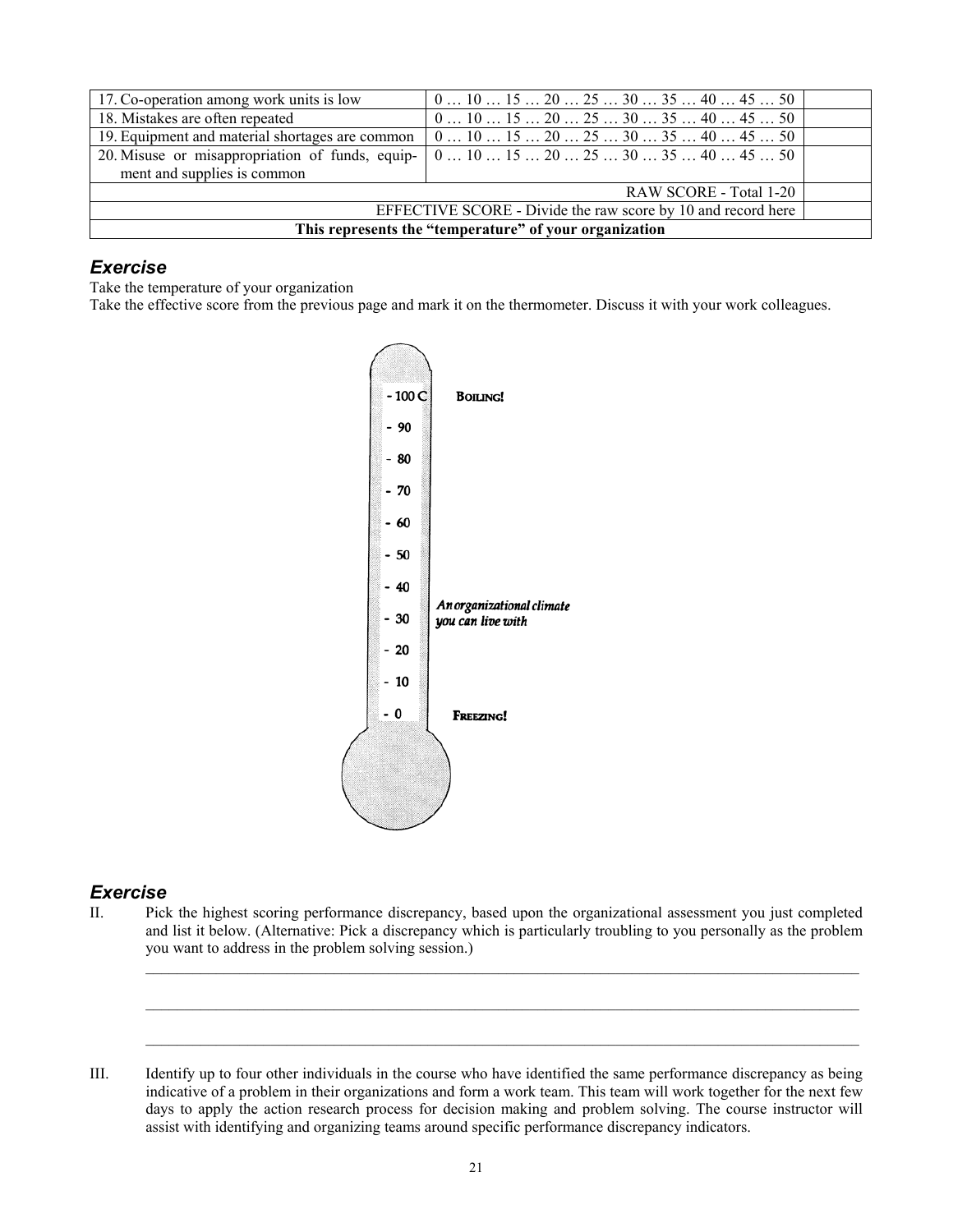

# **BUILDING A PROBLEM SOLVING RELATIONSHIP**

 $\_$  , and the state of the state of the state of the state of the state of the state of the state of the state of the state of the state of the state of the state of the state of the state of the state of the state of the

 $\_$  , and the state of the state of the state of the state of the state of the state of the state of the state of the state of the state of the state of the state of the state of the state of the state of the state of the

Man is bundle of relationships, a knot of roots, whose flowers and fruitage is the world Ralph Waldo Emerson

## *Trainer's notes*

Topic: Building a problem solving relationship Time required: approximately  $1 - 1^{1/2}$  hours

This session is designed to help the participants understand the importance of reaching out to others who should be involved in problem solving (or tapping opportunities) and how to build an effective working relationship with these individuals, groups and organizations. Two issues are important to convey in this session. The first is the importance of collaboration and participation. Few problems and opportunities are best addressed alone. Most involve others. Involving others in the problem solving process early saves time and resources in the long run. The second issue has to do with clarifying assumptions, values, roles and responsibilities as quickly as possible in the problem solving process.

## *Tasks*

- 1. Deliver a short lecture based upon the written materials and your own experience in working with others. An alternative is to pose the question, "What are the critical issues you need to think about in building a problem solving relationship with others?" Follow the query by asking "Why are these issues important?" Once the training participants have contributed to the discussion, you can fill in the missing pieces from your own knowledge and the notes provided in the workbook.
- 2. Many alternatives are possible as a follow up to the previous task. I would probably ask each individual to construct a list of important collaborators who might assist in overcoming the performance discrepancy identified in the previous training session, stating why they are important to the problem solving process. You might also use a three way discussion as a way of soliciting information on the who, why, and how of building problem solving relationships. In this training approach, one person discusses his or her problem, another acts as the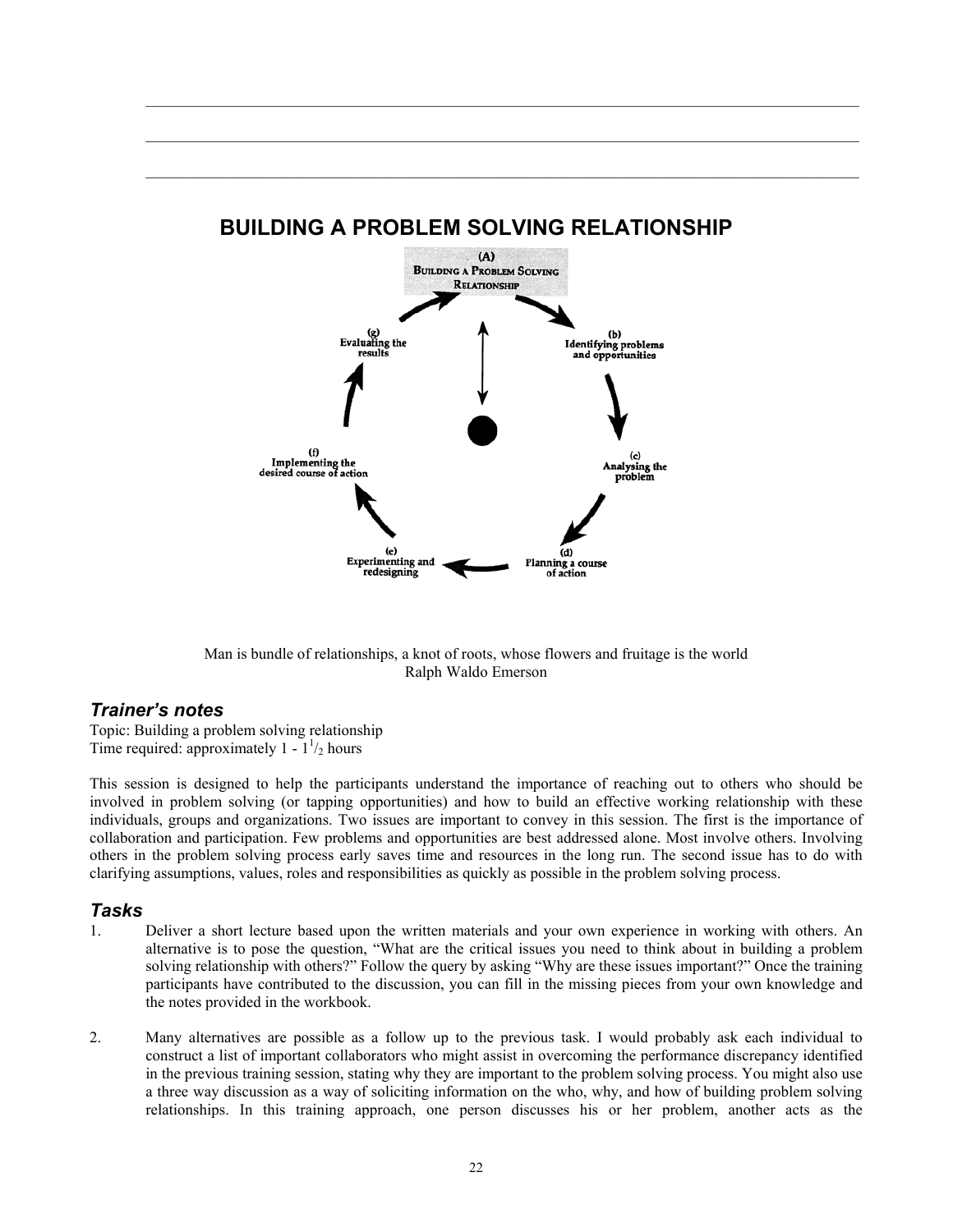consultant/coach, and the third monitors the discussion and gives both feedback on the substance and the process of their dialogue.

3. Once the training participants have discussed, in one way or another, who is important to the problem solving process you might want to stage a role play between the person with the problem and a party who can contribute to its resolution. For example, ask for a volunteer who would like to seek assistance in solving the performance problem identified in the previous session. The person should identify in broad terms for the training group the essence of the problem and someone they believe can help solve it. The potential collaborator needs to be described in some detail (e.g., Who is it? What is his or her role? What is the relationship between the two?). The reason for soliciting information, which is as specific as possible regarding the collaboration role, is to prepare another participant to play this person's role in the discussion that follows.

Once you have enough information about the problem and the potential collaborator, ask someone from the group to play the role of the problem solving collaborator. You will want the role play to clarify: the problem and its ramifications; assumptions about working together; values that each party might hold that are important to the problem solving venture; and the roles and responsibilities each can be expected to fulfil.

The role-playing should continue until you believe optimum learning has been achieved from the discussion or it raises questions, either in content or process, that could benefit from an open discussion involving all course participants. There is no magic formula for determining this point in a role play. Let your judgement and intuition guide your actions.

One final comment about the above notes: They are written to give you general ideas about how to handle the session, not detailed step-by-step procedures to follow. I believe training sessions are more effective when the trainer has flexibility in both design and content, given the needs of the trainees. Too often training designs are written in a rigid lock-step fashion which give the trainer little room for adaptation. Such designs deny creativity and input from the trainees, as well as the trainer.

## *Overview*

## *Step A: Building a problem solving relationship*

Whatever the situation whether (meeting as a management team to address performance problems and plan major changes or working with community groups), the relationship among members of a group has a great deal to do with the group's ability to solve problems, to learn, and to plan new programs. Like the foundation of a house, the problem solving relationship needs to be built, and sometimes rebuilt, since almost every other action depends upon the strength of this relationship.

Factors to consider in building an effective problem-solving relationship are:

#### • **Expectations**

What expectations do various parties to the problem-solving process have about their working together? Within a training session, for example, it is important for the trainees to know the expectation of the trainers and the sponsoring organizations. Likewise, the trainers need to know what the trainees expect from the program. If these expectations are very different, it could lead to serious problems in communicating and working together. To the extent possible, it is important to work toward a common set of expectations. The expectations of large groups of employees in many. organizations never get surfaced. They continue to be hidden and the organization's ability to make decisions and solve problems is thwarted.

If a pickpocket meets a holy man, he, will only see his pockets

#### • **Values**

People who join organizations and groups often have strong values, e.g., things they prize or place a high value on. For example, many trainers value shared responsibility for, and involvement in, learning - the belief that people are not taught - they learn. This suggests active involvement in setting learning goals and contributing to the learning of others. The participants also come with their own values and they may be in conflict with those of the teaching staff. Values are a part of every interaction we undertake they need to be mutually understood if people are to work well together.

#### • **Ground Rules**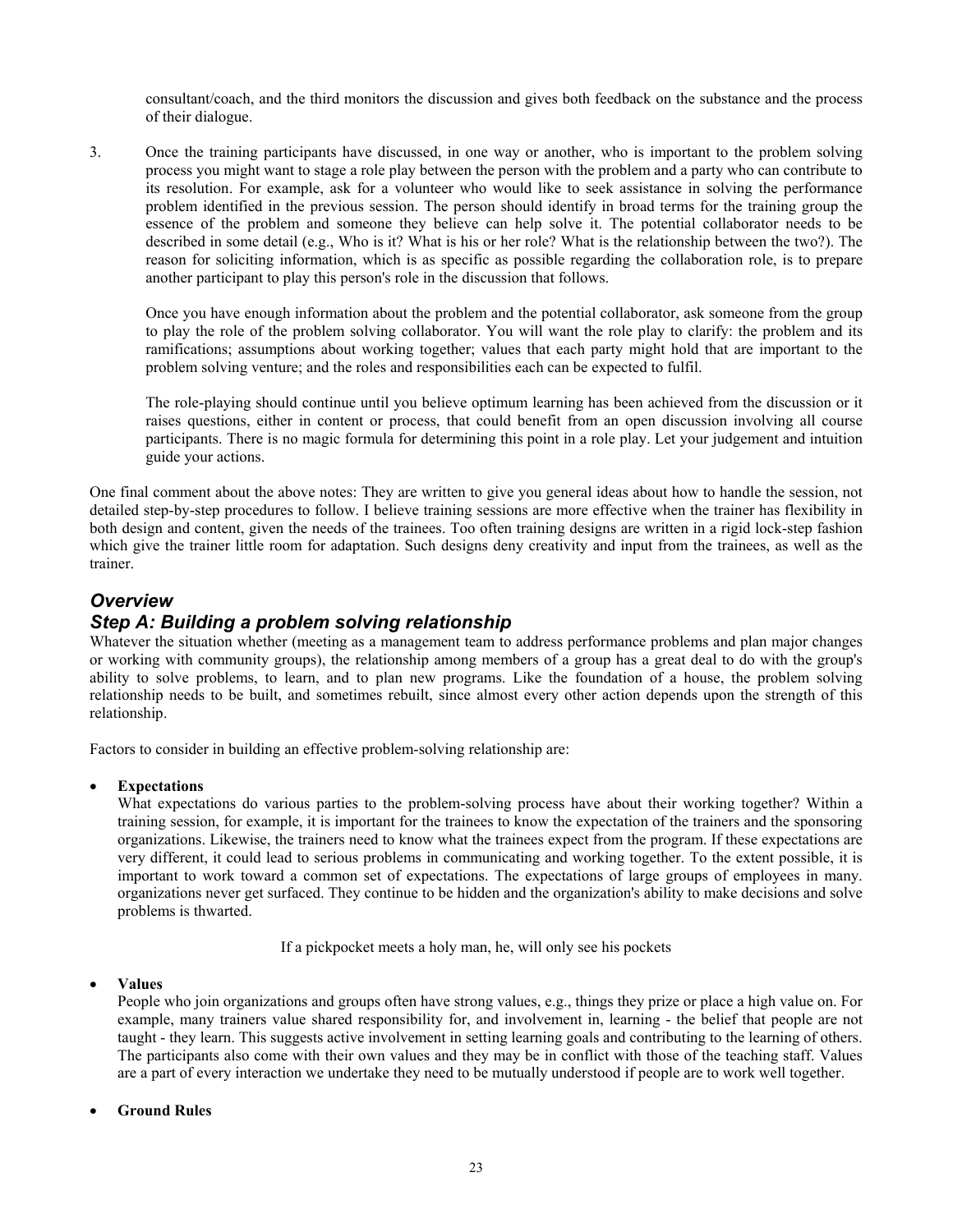A good problem solving relationship involves establishing ground rules that are understood and agreed upon by all parties. How many times have you gone into a situation when you did not know what the ground rules were? Not a comforting feeling, is it?

A group that strives to make quality decisions and to solve complex problems needs to establish ground rules on how it is going to operate. These include:

- How it will go about analysing and solving problems
- How it will make decisions
- How it will set agendas, keep notes, share information
- Whether it will have a regular group leader or rotate that responsibility among the participants.

#### • **Roles and Responsibilities**

The roles and responsibilities of each party involved, and how these are viewed by others, are important issues to be considered in establishing an effective problem solving relationship.

People play various roles in group - some helpful, sonar not so helpful. We will be looking at those roles in this course and how they affect each group's work.

#### • **Resources**

Any task to be undertaken requires resources. It is important to initially assess whether or not you have the necessary resources available, or whether you can acquire them if and when they are needed. Nothing stops problem solving more quickly than a lack of resources or the belief that they are not available.

Building a problem solving relationship is getting to know the territory in which decision making and Problem solving should take place. It would include raising and answering questions that help develop a level of trust and understanding among those who should be involved. To assure a high level of congruence between the ideas being taught in the course and the behaviour of the instructors, certain things should be done to aid building such a relationship. For example, the objectives of the course should be explained, along with the proposed schedule. There should be an opportunity for you (the participants) to discuss the objectives and make changes if they feel this is necessary. The trainers, should talk about some of our own values about learning why we believe they are important, and what they mean in this program.

The training program also provides an opportunity for you to express their expectations about the training and your particular needs as operating managers and trainers.

Finally, the training program is an opportunity to increase knowledge and skills in group work - all of which should Contribute to a solid relationship. These are discussed in more detail in the following section.

## *What to look for in building effective relationships*

#### • **Group Values and Behaviours**

What people do in the problem solving relationship is important and may have a greater impact on what happens than anything else. Here are some things that are helpful in building a strong working relationship.

- (a) **Empathy**. It is important to try to see the situation from another person's point of view to "tune in" on the other person. Managers often forget what it was like to be a – "worker". Reflecting upon those experiences can be important in becoming a more effective manager.
- (b) **Honesty**. Being honest will contribute to effective problem solving. While direct communication has different connotations in different cultures, it is a value worth considering.
- (c) **Respect**. Having a positive regard for others and respecting their feelings, experience and potential for contribution is important to effective relationships and problem solving.
- (d) **Commitment**. There are a number of ways that commitment can be measured, including presence and involvement in the task.
- (e) **Flexibility**. Above all, the effective problem-solver is flexible, willing hear others and to change his or her mind when a better idea is presented or a better way is found.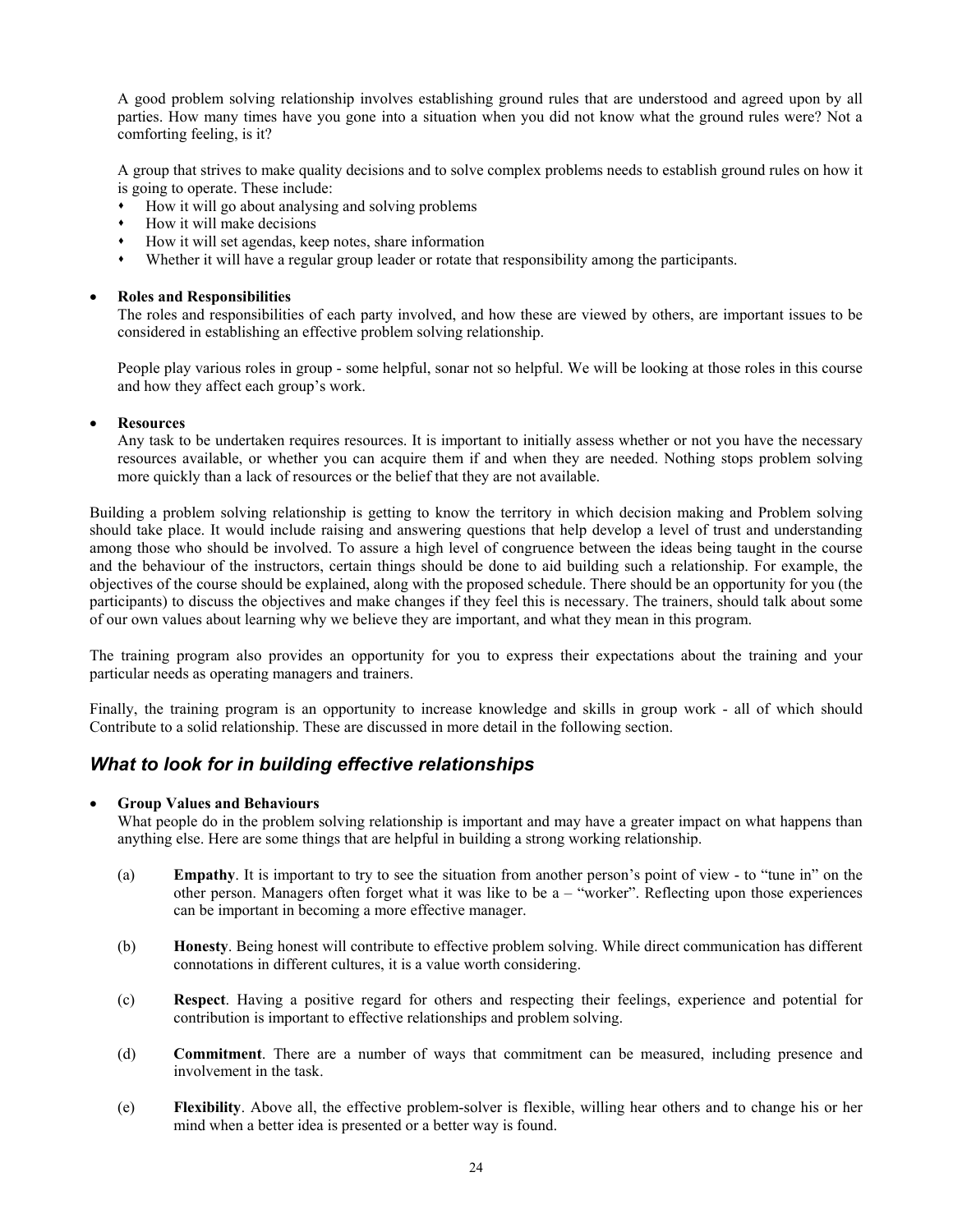#### • **Group functions**

Another important part of effective problem solving is an understanding of how groups function. How we interact with others is a complex, interesting part of everyday life. Here are some things to know about working together that can be useful in making our interaction with, others more productive.

## *Content and process*

In all human interactions, there are two major ingredients - content and process. The first deals with the subject matter of the task upon which the group is working. In many interactions, the, focus of attention is on the content.

The second ingredient, process, is concerned with what is happening between and to group members while the group is working. In many interactions, little attention is paid to process, even when it is the major cause of ineffective group action.

Sensitivity to group process will better enable one to diagnose group problems early and deal with them more effectively. Since these processes are present in all groups, awareness of them will enhance a person's worth to a group and enable him or her to be a more effective group participant.

## *Participation*

One indication of involvement is verbal participation. Look for differences in the amount of participation among members:

- Who says a lot: who doesn't?
- Do you see any shift in participation, e.g., "talkers" become quiet; quiet people suddenly become talkative?
- How are the silent people treated? How is their silence interpreted? Is it seen as consent, disagreement, disinterest, fear?
- Who talks to whom?
- Who keeps the discussion going? Why?

## *Influence*

Influence and participation are not the same. Some people may speak very little, yet they capture the attention of the whole group. Others may talk a lot but are generally not listened to by other members.

- Does anyone make a decision and carry it out without checking with other group members? (self-authorised). For example, he/she decides on the topic to be discussed and immediately begins to talk about it.
- Does the group drift from topic to topic?
- Who supports other members' suggestions or decisions? Does this support result in the two members deciding the topic or activity for the group?
- Is there any evidence of the majority pushing a decision through over other members objections? Do they call for a vote (majority support)?
- Is there any attempt to get all members participating in a decision (consensus)?

## *Group roles*

For a group to work effectively, a number of functions or roles must be performed by both the designated leader and/or the members of the group. The performance of these functions permits the group to satisfy the needs of its members and to move toward achievement of its objectives. There are two main categories of leadership/membership functions: (1) those required to meet needs on the level of task achievement; (2) those required to meet needs on the level of group maintenance. A third category of composite roles helps the group both to do the job and also maintain and strengthen itself as a group.

## *Task functions*

The following task functions are necessary if a group is to operate effectively. If any of these roles are omitted, the effectiveness of the group declines.

- (a) **Initiating Activity:** Proposing solutions; suggesting new ideas; providing new definitions.
- (b) **Seeking Information:** Asking for clarification of suggestions; requesting additional information or facts.
- (c) **Seeking Opinions:** Looking for an expression of feeling about something from members; seeking clarification of values, suggestions, or ideas.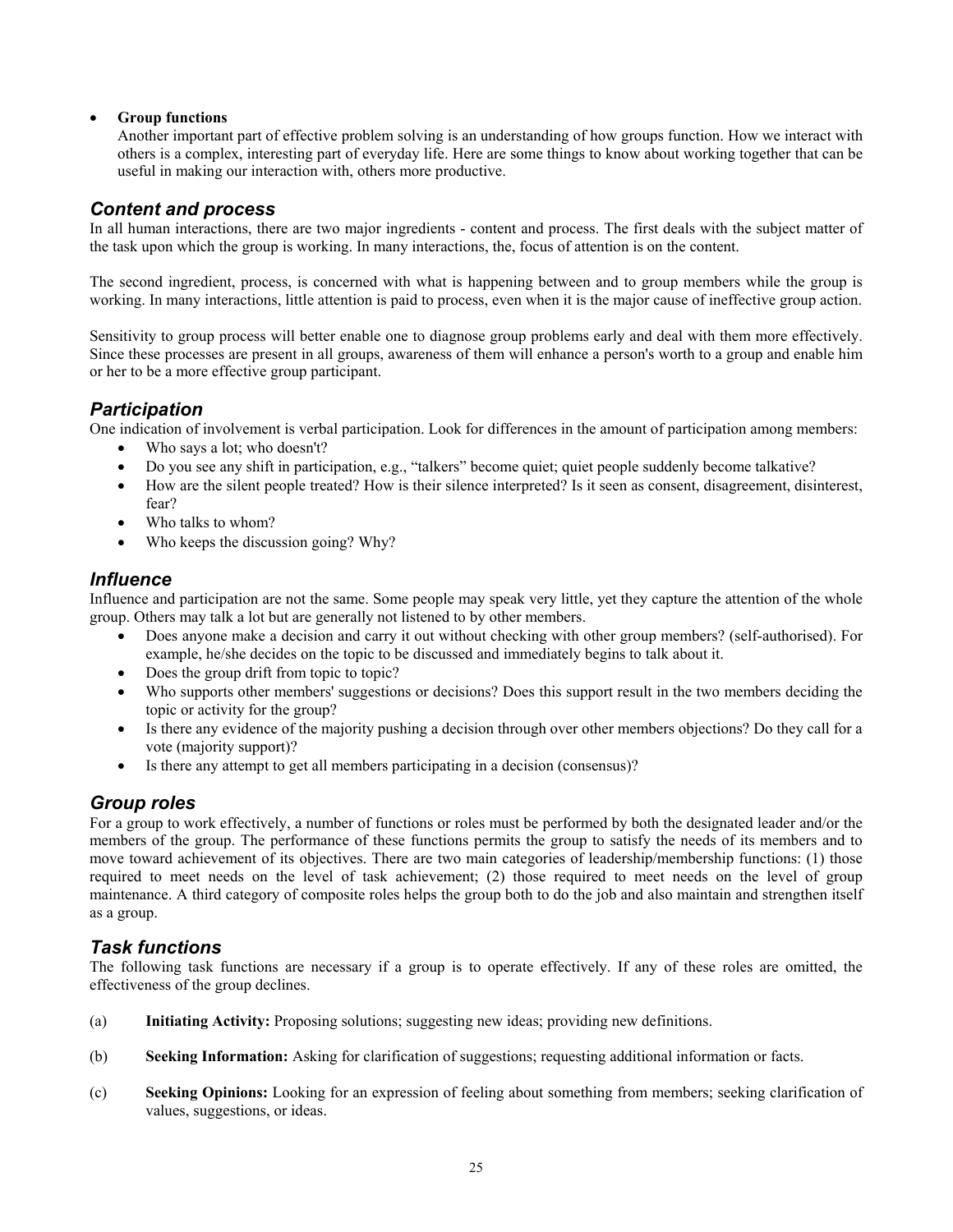- (d) **Giving Information:** Offering facts and relating one's own experience to the group problems to illustrate points.
- (e) **Giving Opinions:** Stating an opinion or belief concerning suggestions others might make.
- (f) **Elaborating:** Clarifying; giving examples or developing meanings; trying to envision how a proposal might work out if adopted.
- (g) **Co-ordinating:** Showing relationships among various ideas or suggestions; trying to pull ideas or suggestions together; drawing together activities of various subgroups or members.
- (h) **Summarizing:** Pulling together related ideas or suggestions; restating suggestions after the group has discussed them.
- (i) **Testing Feasibility:** Making application of suggestions to real situations; examining the practicality and workability of ideas.

#### *Relationship functions*

In this category are described those functions which are required to strengthen and maintain the life of the group and its activities. They are necessary in order to alter or sustain the way in which members of the group work together.

- (j) **Encouraging:** Being friendly and responsive to others; praising others and their ideas; agreeing with and accepting the contributions of others.
- (k) **Gate-keeping:** Making it possible for another member to make a contribution to the group; or suggesting limited talking time for everyone so that all will have a chance to be heard.
- (1) **Standard Setting:** Expressing standards for the group to use in choosing its content or procedures or in evaluating its decisions.
- (m) **Following:** Going along with the decisions of the group; thoughtfully accepting the ideas of others.
- (n) **Expression of Group Feeling:** Summarising what group feeling is sensed to be; describing reactions of the group to ideas or solutions.

## *Dual functions*

This category of leader/member roles represents functions which accomplish a dual purpose. They help to integrate the group, while at the same time, releasing its energies toward the achievement of its task or solution to its problem.

- (o) **Evaluating:** Submitting group decisions or accomplishments for comparison with group standards; measuring accomplishments against goals.
- (p) **Diagnosing:** Determining sources of difficulties and appropriate steps to take next; analysing the main blocks to progress.
- (q) **Testing for Consensus:** Tentatively asking for group opinions in order to find out whether the group is nearing consensus or a decision; sending up trial balloons to test group opinions.
- (r) **Mediating:** Harmonising; conciliating differences in points of view; making compromise solutions.
- (s) **Reflecting Expressed Feelings:** Recognizing and accepting feelings expressed by members of the group; restating what has been said, thus freeing a member of the group for further self-understanding, insight and participation.

## *Disruptive behaviour*

Often in groups, one can observe behaviour that does not fit any of the above mentioned categories. This is likely to be selfcentered behaviour, sometimes referred to as "non-functional" roles. This is behaviour that does not contribute to the group but only satisfies personal needs. The following non-functional roles are to be avoided in one's own behaviour.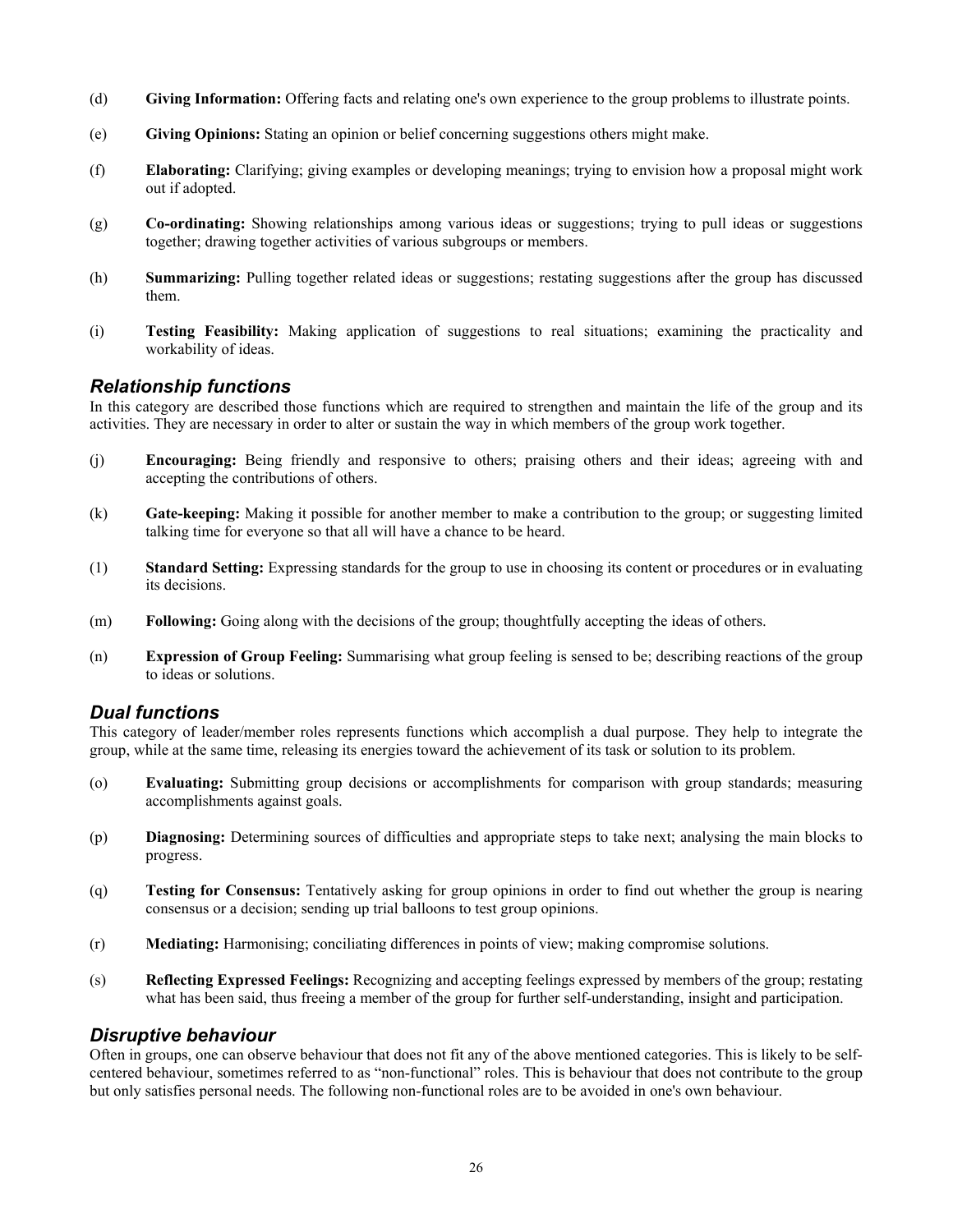- (a) **Being Aggressive:** Working for status by criticising or blaming others; showing hostility against the group or some individual; deflating the ego or status of others.
- (b) **Blocking:** Interfering with the progress of the group by going off on a tangent; citing personal experiences unrelated to the problem; arguing too much on a point; rejecting ideas without consideration.
- (c) **Competing:** Vying with others to produce the best idea; talk the most; play the most roles; gain favour with the leader.
- (d) **Special Pleading:** Introducing or supporting one's own pet concerns or philosophies; lobbying.
- (e) **Seeking Recognition:** Attempting to call attention to one's self by loud or excessive talking; extreme ideas; unusual behaviour.
- (f) **Withdrawal:** Acting indifferent or passive; resorting to excessive formality; day-dreaming; whispering to others; wandering from the subject.

#### *Problem solving relationships and group process*

It is important for managers to understand group process and its impact on managerial decision making and problem solving. Managers rarely work alone. Their average day is filled with meetings - from one-on-one counselling of valued employees - to small work sessions - to large group settings. In every case, those involved must consider how best to develop the relationship, whether temporary or long standing, so it will be productive. Those who know how to build problem solving relationships in a variety of interactive circumstances have mastered one of the keystone skills for effective management.



# **PROBLEM IDENTIFICATION**

One sometimes finds what one is not looking for Alexander Fleming

#### *Trainer's notes*

Topic: Problem identification Time required: approximately  $2\frac{1}{2}$  - 3 hours (can vary given, the way this exercise is processed)

This session is designed to help participants understand how to identify problems more precisely. On the surface, this may seem unnecessary. After all, a problem is a problem. Unfortunately, many managers encounter difficulty in carrying out their responsibilities because they do not take tins to identify problems more accurately or have the necessary skills to do so. In either case, this is an important step in the problem solving process and merits attention in management training.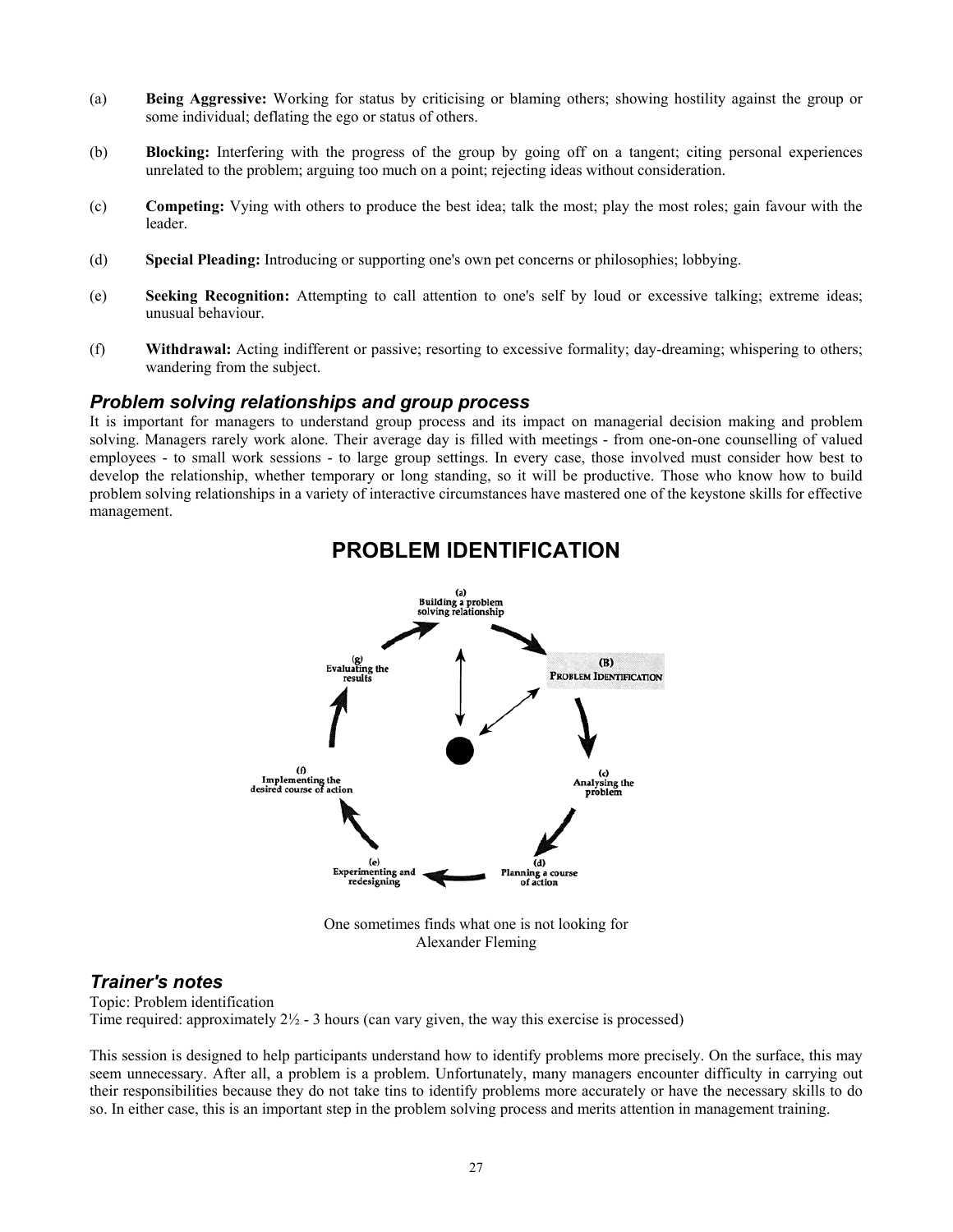## *Tasks*

- 1. Present a short lecture based upon the written materials in the workbook and your own experience. Focus on the differences between problems symptoms and solutions. This is an area where many managers encounter difficulty in the problem solving process.
- 2. If you have small groups of participants working on performance deficiency indicators identified in an earlier session, have these small work groups (3 4 participants) use the problem identification exercise to verify the problem and to increase understanding about the problem. Since the performance deficiency will vary in its particulars with each participant's work situation, I would have each individual complete the questionnaire and then hold a discussion, within the small work group, of the similarities and differences in their perceptions of the problem.

 An alternative option is to have the total group identify a problem common to most organizations and work through the questions outlined in the exercise in a plenary session. Each step in the process can be discussed regarding its implications to problem solving.

3. The small group discussions can be followed by a plenary session to reemphasize the key points in problem identification and to answer remaining questions.

## *Step B: Identifying problems and opportunities*

In the action research cycle of events no step in the process can be as difficult as identifying problems and opportunities. Of course, there are times when the problems we face, or the opportunities that can be tapped, are crystal dear. No one questions them and they can be addressed directly.

There are other times, however, when problems are fuzzy, ambiguous, difficult to describe. They even go around masqueraded as something else. While opportunities can also fit these descriptive terms, they are more often limited by the imagination and the courage of the organization and its leaders. First, a look at problem identification.

> Thinking is preparation for action. People who are afraid of action, increase, the preparation Otto Fenichel

## *The "how to" of problem identification*

Problems are those things that keep you or your organization from getting from where you are to where you want to be. This suggests that you know where you want to be - which is not always the case. Sometimes problems defy identification, let alone solution, because we are not dear about what we want to achieve.

Setting goals, or defining end results (what would the problem look like if it were solved?), becomes an important task early in the problem solving process. Without knowing where we want to go, it is difficult to determine: (1) how we want to get there; and (2) whether or not we have arrived. If we don't know where we want to go, it doesn't help to buy a road map.

Another "problem" in identifying problems is the tendency for problems to mask themselves as symptoms, or even solutions. Symptoms are those visible aspects of a problem that often bring the problem to our attention. Symptoms rarely explain a problem; they are only manifestations of the problem. For example, a headache is a symptom of something else. The problem could be eyestrain which, in turn, may be a symptom of something else - a problem within a problem. We could treat the headache (a symptom) but the next time we read, the "problem" returns. Effective problem solvers need to dig beneath the surface, where symptoms reside, if satisfactory results are to be achieved. Solutions also masquerade as problems. In a workshop of this kind, a management team from an East Africa city was asked to identify a problem. They said they needed to install water meters throughout the community. Problem or solution? Solution, of course, but what's the problem? When they took the mask off their "problem", they discovered two different faces. Water meters would: (1) raise revenues and (2) save water - a scarce resource. In this case, the management team was faced with two legitimate problems: (a) a revenue deficiency and (b) a limited water supply. Once the management team "identified" the real problems, water meters were no longer seen as a problem, but a solution. The team quickly realized that the installation of water meters was only one solution to the two-faced resource problem. There are many ways to raise revenue or conserve water. Identifying a solution as the problem often denies the consideration of other solutions.

One of the first questions to ask in the problem identification stage of problem solving is: "Have we defined the problem or have we identified a solution?"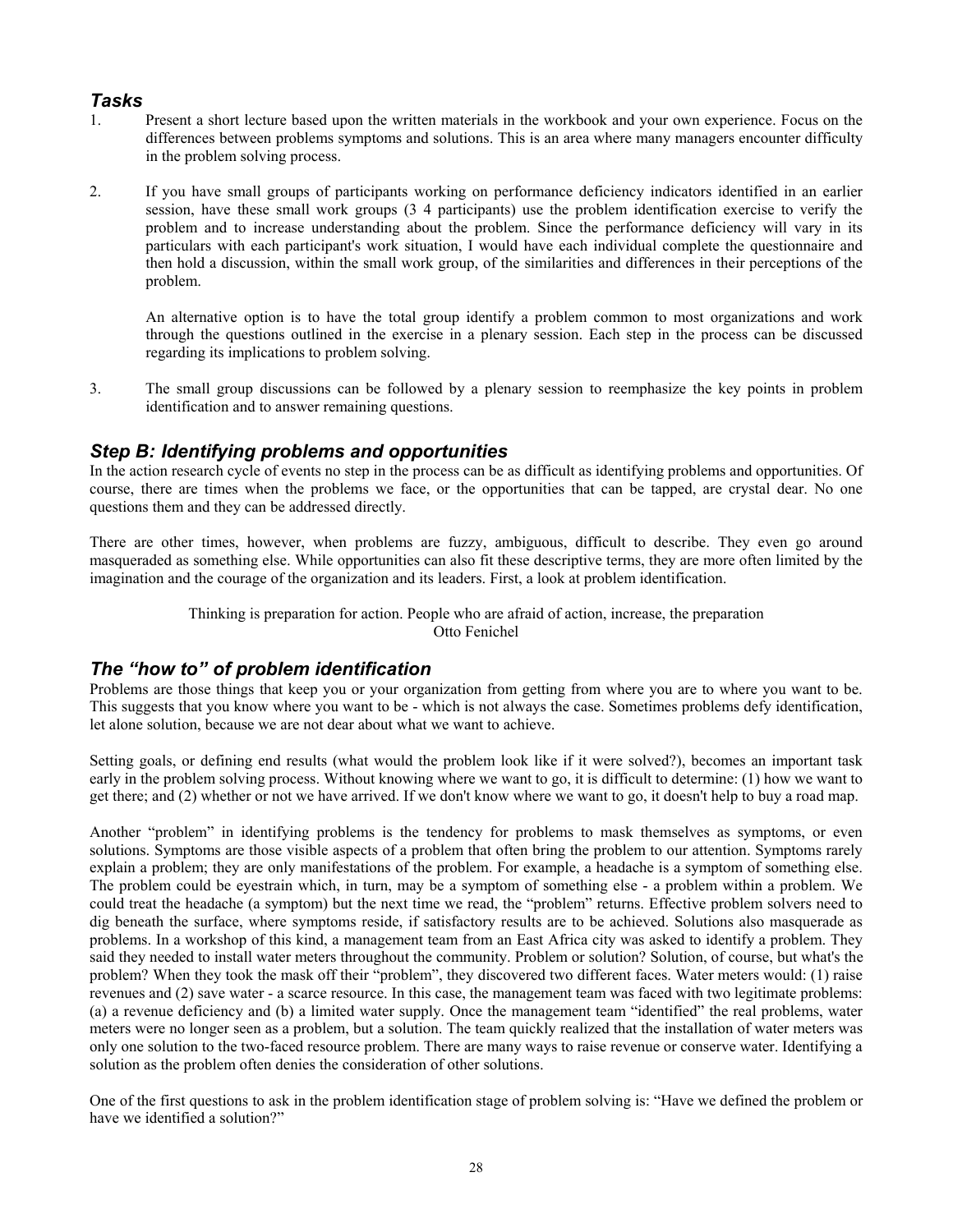## *The problem dialogue*

One way to understand your problem is to talk to it - ask it a series of simple questions. This dialogue with your problem is perhaps the easiest way to understand whether you have a problem and whether or not you want to do something about it. Sometimes the best solution is not to solve the problem.

Here are some questions to ask your problem.

- What is the problem?
- Why is it a problem?
- Why should the problem be solved?
- When is it a problem?
- Where is it a problem?
- Whose problem is it?
- Are others interested in the problem?
- Do they see it as a problem?
- Would they be willing to contribute to its solution?
- Who is sufficiently unhappy with the problem that they are willing to try and solve it?
- Who will be opposed to solving the problem?
- What, really, is the problem, and why? (It is important to continue to come back to these fundamental questions even though you thought you had the answers earlier?)
- Is the problem, as we defined it, a symptom of something else? (A problem within a problem?)
- Have we defined the problem as a solution?
- What would happen if we didn't solve the problem? How many times have you been so perplexed by a problem that you simply ignored it - and it slowly went away? Sometimes the best solution to a problem is no solution.

These questions, when taken seriously, will trigger a flow of information that will: (1) help you understand the complexity of the problem; and (2) begin to suggest alternatives for solution.

For example, questions regarding individuals or groups who are involved in the problem and their commitment to resolving it may, in fact, begin to tell you that the time is not right to spend your energies trying to solve the problem at this time. Just because a problem exists, doesn't n-can those involved are willing to do anything about it.

On the other hand, solving the problem may require a redefinition of both the problem and those who can help bring about a solution. As mentioned earlier, identifying the problem can be the most difficult step in the action research process.

A problem well stated is a problem half-solved

## *The opportunity game*

Effective managing not only involves making decisions and solving problems. It also requires a pro-active stance by the manager to search out and seize upon opportunities, both within the organization and its external environment. Problem solving by its very nature, is reactive. The manager has a problem he or she reacts to solve it. Opportunities require a proactive style - reaching out for a course of action that is important but not urgent. Problems are urgent, or they would not be seen as problems. On the other hand, they are not always important.

There are other distinctions one can also make between problems and opportunities.

- Problems are often oriented toward maintenance (fix it, solve it, get on with it). By contrast, opportunities are focused on development.
- Opportunities as problematic, they always involve some risk and uncertainty. Is it feasible? Will it work? If it works, will there be any benefits? If there are benefits, will they outweigh the costs? Problems on the other hand, only become risky and uncertain when they are not solved.
- Opportunities live in the future and the risks must be calculated against a future that is not always predictable. Problems live in the past, resulting from actions or in actions that have or have not already happened. The results of solving the problem or not solving the problem is often more predictable.
- Opportunities require foresight a vision about what can be. Problems more often than not require hindsight determining what went wrong.
- The critical question, when tapping opportunities, is: What if? The important question, when solving problems, is: why?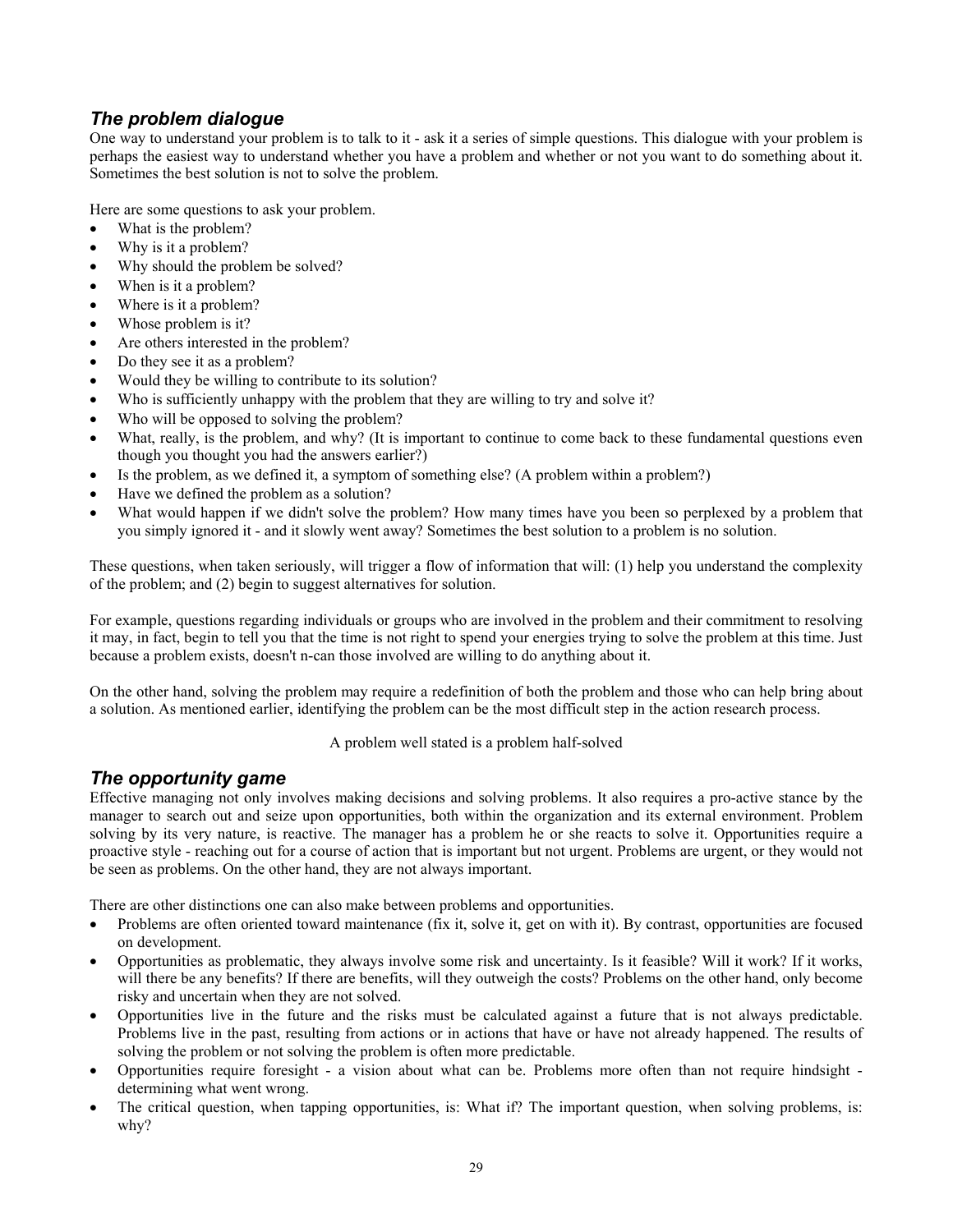- With problems, you seek solutions. With opportunities, the search is for benefits.
- Finally, opportunities can be ignored. Problems, more often than not, cannot be ignored.

The optimistic manager sees an opportunity in every problem while the pessimistic manager, when presented with an opportunity, only sees problems in trying to take advantage of it. The difference between a problem and an opportunity is sometimes only a state of mind.

## *EXERCISE Topic: Problem Identification*

The following questions are designed to help you define your problem in more detail. (If you have decided to pursue an opportunity, many of the following tasks would also apply.)

 $\_$  , and the state of the state of the state of the state of the state of the state of the state of the state of the state of the state of the state of the state of the state of the state of the state of the state of the

 $\_$  , and the state of the state of the state of the state of the state of the state of the state of the state of the state of the state of the state of the state of the state of the state of the state of the state of the

 $\_$  , and the state of the state of the state of the state of the state of the state of the state of the state of the state of the state of the state of the state of the state of the state of the state of the state of the

 $\_$  , and the state of the state of the state of the state of the state of the state of the state of the state of the state of the state of the state of the state of the state of the state of the state of the state of the

 $\_$  , and the state of the state of the state of the state of the state of the state of the state of the state of the state of the state of the state of the state of the state of the state of the state of the state of the

 $\_$  , and the state of the state of the state of the state of the state of the state of the state of the state of the state of the state of the state of the state of the state of the state of the state of the state of the

 $\_$  , and the state of the state of the state of the state of the state of the state of the state of the state of the state of the state of the state of the state of the state of the state of the state of the state of the

 $\_$  , and the state of the state of the state of the state of the state of the state of the state of the state of the state of the state of the state of the state of the state of the state of the state of the state of the

 $\_$  , and the state of the state of the state of the state of the state of the state of the state of the state of the state of the state of the state of the state of the state of the state of the state of the state of the

 $\mathcal{L}_\mathcal{L} = \mathcal{L}_\mathcal{L}$ 

 $\mathcal{L}_\mathcal{L} = \mathcal{L}_\mathcal{L}$ 

 $\_$  , and the state of the state of the state of the state of the state of the state of the state of the state of the state of the state of the state of the state of the state of the state of the state of the state of the

- 1. What is the problem? (Start with a rough description and underline the key words and phrases.)
- 2. Why is it a problem? What would the problem look like if it were solved?
- 3. Whose problem is it? Who owns it? (Once you have determined who the problem belongs to, go back and underline all those you believe are willing to invest in its solution and, finally, circle the individual, group or organization you believe is the most important in the problem solving venture).
- 4. Where is it a problem? Is it localised and isolated, or is it widespread and pervasive?
- 5. When is it a problem? (e.g., every Monday morning at 8 a.m.; once in a full moon; only when it rains; when the boss is in town). As with other questions, be as specific as possible in your answer.
- 6. How long has it been a problem? If it is a long standing problem, this may say something about the ability, will or priority to solve it